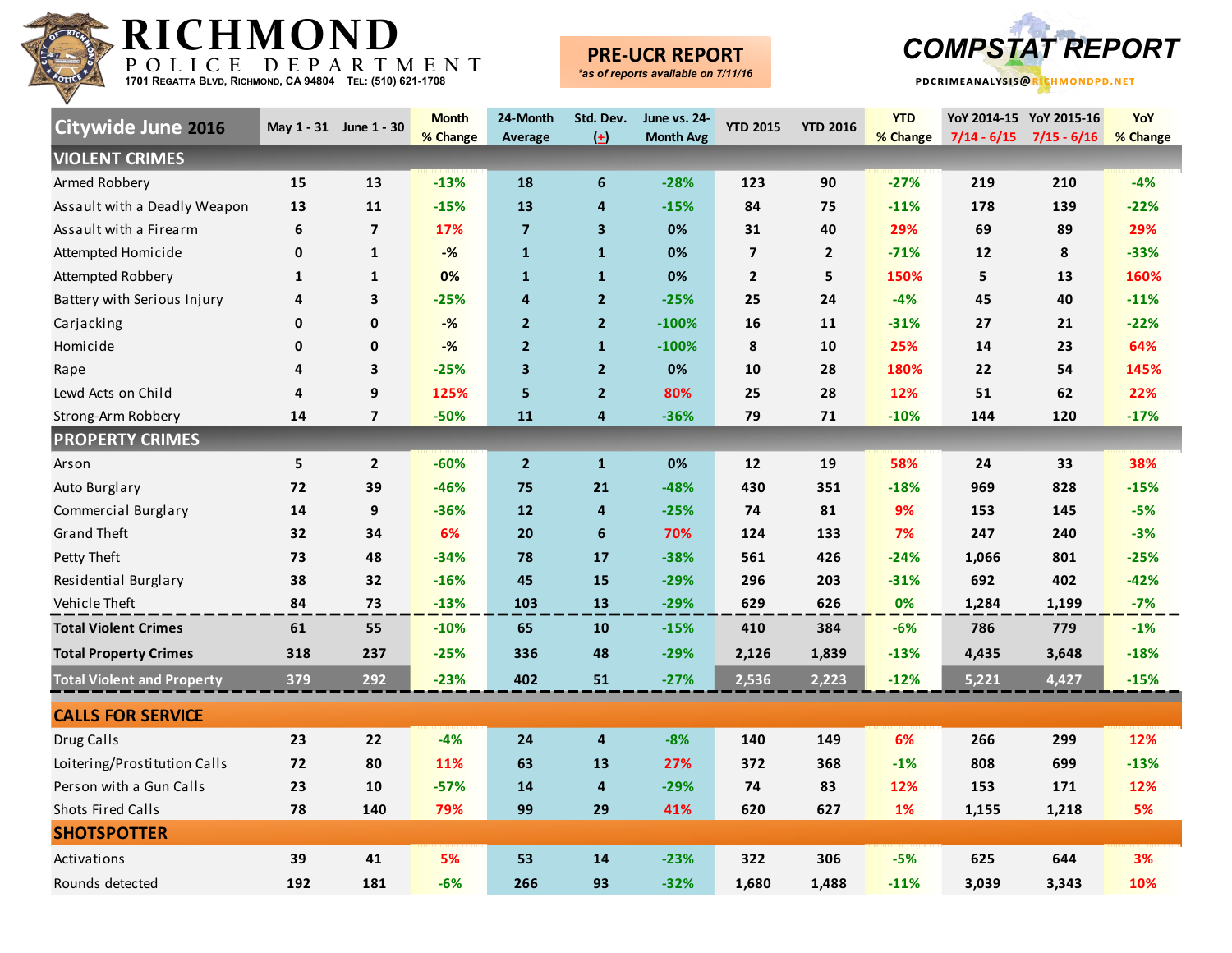

#### **PRE-UCR REPORT**



| Citywide June 2016                                |          | May 1 - 31 June 1 - 30 | <b>Month</b> | 24-Month     | Std. Dev.               | June vs. 24-     | <b>YTD 2015</b> | <b>YTD 2016</b> | <b>YTD</b>       |                 | YoY 2014-15 YoY 2015-16     | YoY      |
|---------------------------------------------------|----------|------------------------|--------------|--------------|-------------------------|------------------|-----------------|-----------------|------------------|-----------------|-----------------------------|----------|
| <b>ARRESTS</b>                                    |          |                        | Change       | Average      | $(\pm)$                 | <b>Month Avg</b> |                 |                 | Change           |                 | $7/14 - 6/15$ $7/15 - 6/16$ | % Change |
| <b>Adult Arrests</b>                              | 160      | 138                    | $-14%$       | 182          | 28                      | $-24%$           | 1,200           | 934             | $-22%$           | 2,430           | 1,931                       | $-21%$   |
| Juvenile Arrests                                  | 4        | $\overline{2}$         | $-50%$       | 9            | 4                       | $-78%$           | 62              | 38              | $-39%$           | 112             | 106                         | $-5%$    |
|                                                   |          |                        |              |              |                         |                  |                 |                 |                  |                 |                             |          |
| <b>Felony Arrests</b>                             | 52       | 58                     | 12%          | 73           | 16                      | $-21%$           | 494             | 368             | $-26%$           | 997             | 757                         | $-24%$   |
| Misdemeanor Arrests                               | 59       | 51                     | $-14%$       | 75           | 11                      | $-32%$           | 466             | 374             | $-20%$           | 951             | 840                         | $-12%$   |
| Turned Over                                       | 53       | 31                     | $-42%$       | 43           | 10                      | $-28%$           | 302             | 230             | $-24%$           | 594             | 440                         | $-26%$   |
| Arrestees Booked                                  | 164      | 130                    | $-21%$       | 185          | 28                      | $-30%$           | 1,240           | 934             | $-25%$           | 2,475           | 1,972                       | $-20%$   |
| Arrestees Cited                                   | 0        | 8                      | $-$ %        | 4            | $\overline{\mathbf{3}}$ | 100%             | 16              | 26              | 63%              | 53              | 51                          | $-4%$    |
| Arrestees 849ed                                   | 0        | $\overline{2}$         | $-$ %        | $\mathbf{1}$ | $\mathbf{1}$            | 100%             | 6               | 12              | 100%             | 14              | 14                          | 0%       |
| <b>Total Arrests</b>                              | 164      | 140                    | $-15%$       | 191          | 28                      | $-27%$           | 1,262           | 972             | $-23%$           | 2,542           | 2,037                       | $-20%$   |
| <b>COMMUNICATIONS</b>                             |          |                        |              |              |                         |                  |                 |                 |                  |                 |                             |          |
| 911 Calls                                         | 1,994    | 1,990                  | 0%           | 1,874        | 121                     | 6%               | 10,775          | 11,435          | 6%               | 21,607          | 23,361                      | 8%       |
| Other Incoming Calls                              | 6,531    | 6,602                  | 1%           | 6,941        | 718                     | $-5%$            | 43,564          | 39,215          | $-10%$           | 89,027          | 77,546                      | $-13%$   |
| <b>Total Calls</b>                                | 8,525    | 8,592                  | 1%           | 8,814        | 687                     | $-3%$            | 54,339          | 50,650          | $-7%$            | 110,634         | 100,907                     | $-9%$    |
| <b>Officer Calls for Service</b>                  |          |                        |              |              |                         |                  |                 |                 |                  |                 |                             |          |
| Calls Routed to Patrol                            | 5,760    | 5,807                  | 0.8%         | 5,518        | 406                     | 5%               | 32,194          | 33,388          | 4%               | 64,505          | 67,924                      | 5%       |
| Officer-Initiated Calls                           | 2,765    | 2,785                  | 0.7%         | 3,296        | 782                     | $-16%$           | 22,145          | 17,262          | $-22%$           | 46,129          | 32,983                      | $-28%$   |
| <b>Total Patrol Calls</b>                         | 8,525    | 8,592                  | 0.8%         | 8,814        | 687                     | $-3%$            | 54,339          | 50,650          | $-7%$            | 110,634         | 100,907                     | $-9%$    |
| % Officer-Initiated Calls                         | 32%      | 32%                    | 0%           | 37%          | $\sim$                  | $-13%$           | 41%             | 34%             | $-16%$           | 42%             | 33%                         | $-22%$   |
| <b>CALL VOLUME</b>                                |          |                        |              |              |                         |                  |                 |                 |                  |                 |                             |          |
| Priority 1 (P1) Calls                             | 162      | 148                    | $-9%$        | 166          | 18                      | $-11%$           | 784             | 914             | 17%              | 1,674           | 1,814                       | 8%       |
| Priority 2 (P2) Calls                             | 2,634    | 2,799                  | 6%           | 2,567        | 181                     | 9%               | 14,721          | 15,501          | 5%               | 29,553          | 31,042                      | 5%       |
| Priority 3 (P3) Calls                             | 2,734    | 2,621                  | $-4%$        | 2,665        | 226                     | $-2%$            | 14,663          | 15,136          | 3%               | 29,807          | 29,281                      | $-2%$    |
| <b>MEDIAN RESPONSE TIMES (in minutes:seconds)</b> |          |                        |              |              |                         |                  |                 |                 |                  |                 |                             |          |
| P1 Median Reponse Time                            | 06:02    | 05:38                  | $-7%$        | 05:17        | 00:29                   | 7%               | 05:33           | 05:52           | 6%               | 05:02           | 06:03                       | 20%      |
| P2 Median Response Time                           | 10:48    | 10:45                  | $-0.5%$      | 09:17        | 00:57                   | 16%              | 09:50           | 10:43           | 9%               | 08:38           | 11:01                       | 28%      |
| P3 Median Response Time                           | 08:36    | 08:26                  | $-1.9%$      | 07:21        | 01:35                   | 15%              | 07:33           | 07:45           | 3%               | 06:11           | 08:47                       | 42%      |
| <b>Crime Rate by Population</b>                   | May 2016 | <b>June 2016</b>       | Chng.        |              |                         |                  | <b>YTD 2015</b> | <b>YTD 2016</b> | YTD <sub>%</sub> | <b>YoY Prev</b> | <b>YoY Curr</b>             | YoY %    |
| Population size                                   | 109,716  | 109,716                | 0%           |              |                         |                  | 108,565         | 109,716         | 1%               | 108,565         | 109,716                     | 1%       |
| Part I Violent Only                               | 55.60    | 50.13                  | $-10%$       |              |                         |                  | 377.7           | 350.0           | $-7%$            | 724.0           | 717.5                       | $-1%$    |
| Part I Property Only                              | 289.8    | 216.0                  | $-25%$       |              |                         |                  | 1958.3          | 1676.1          | $-14%$           | 4085.1          | 3324.9                      | $-19%$   |
| Part I Total (Violent + Property)                 | 345.4    | 266.1                  | $-23%$       |              |                         |                  | 2335.9          | 2026.1          | $-13%$           | 4809.1          | 4035.0                      | $-16%$   |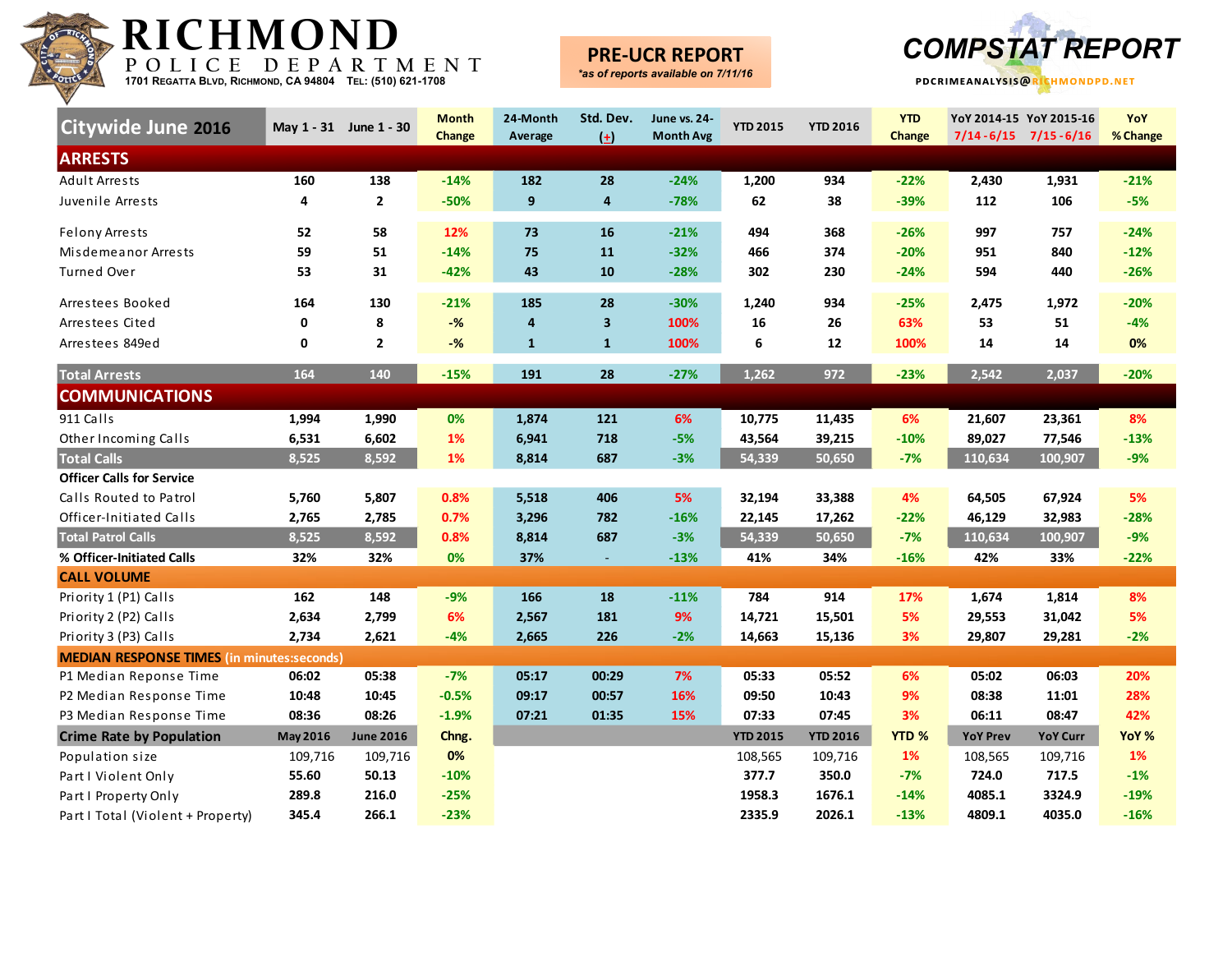





#### *Percentage Change Citywide — Total Violent and Property Crime*

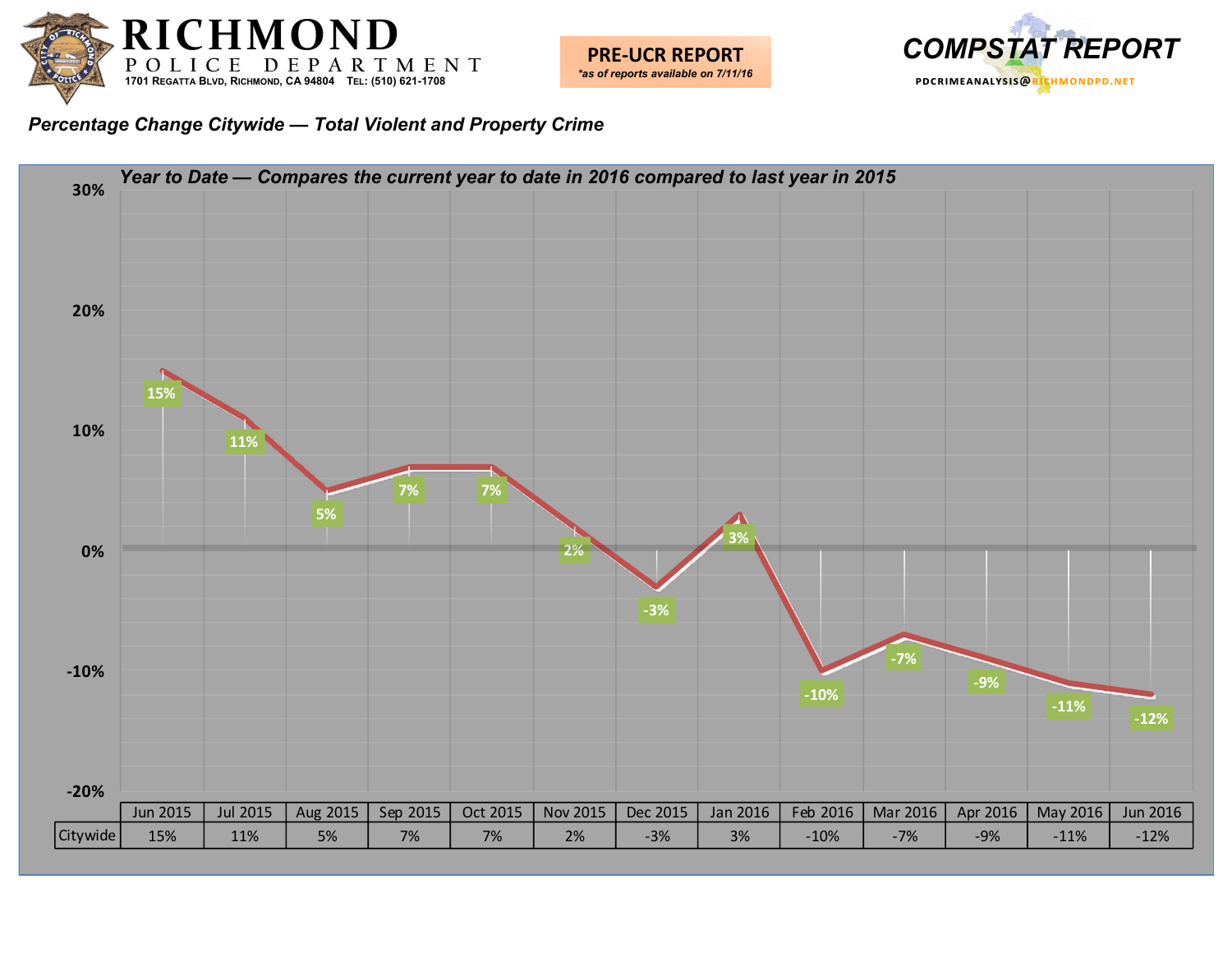



#### *Percentage Change Citywide — Total Violent and Property Crime*

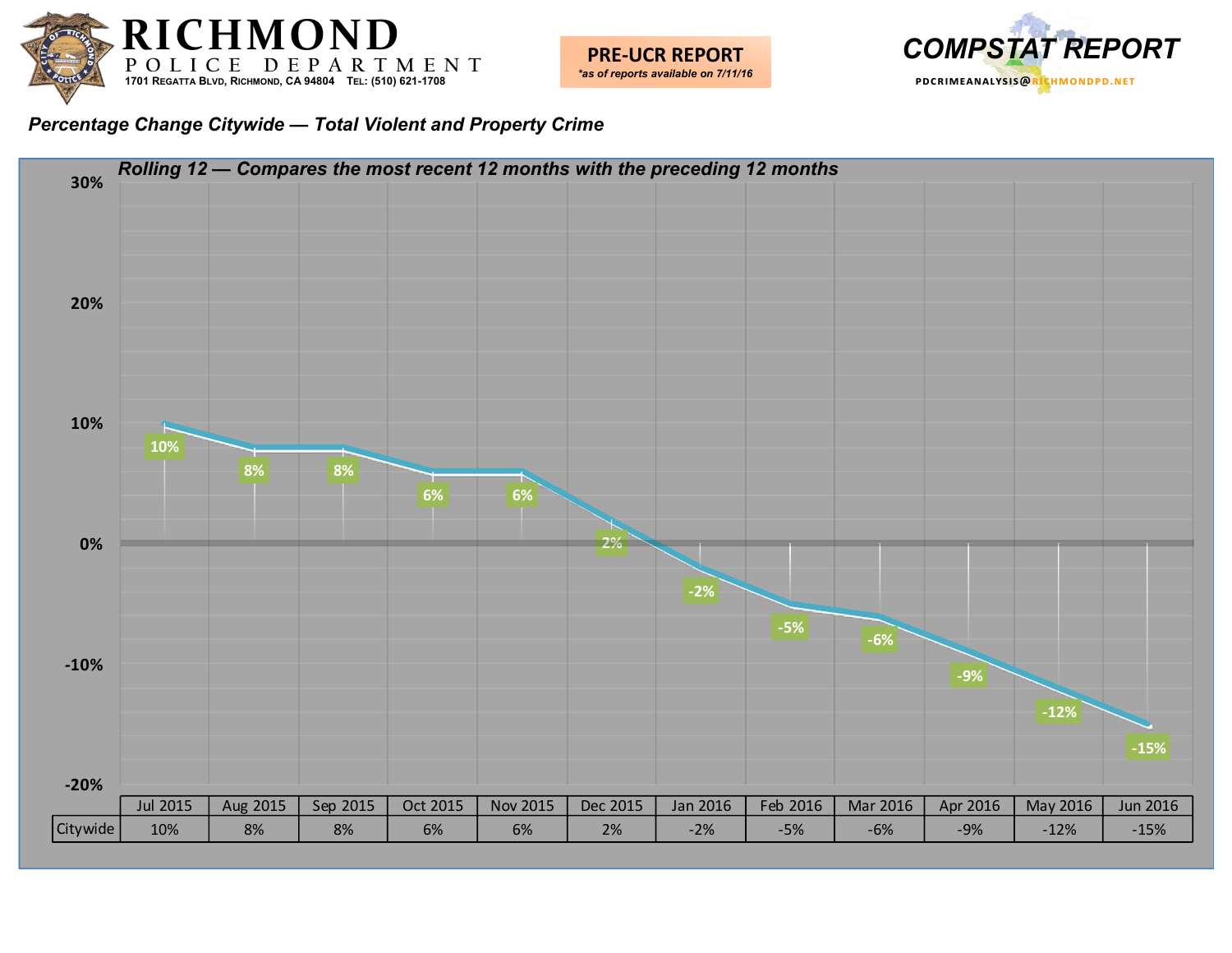



#### *Percentage Change by District — Total Violent and Property Crime*



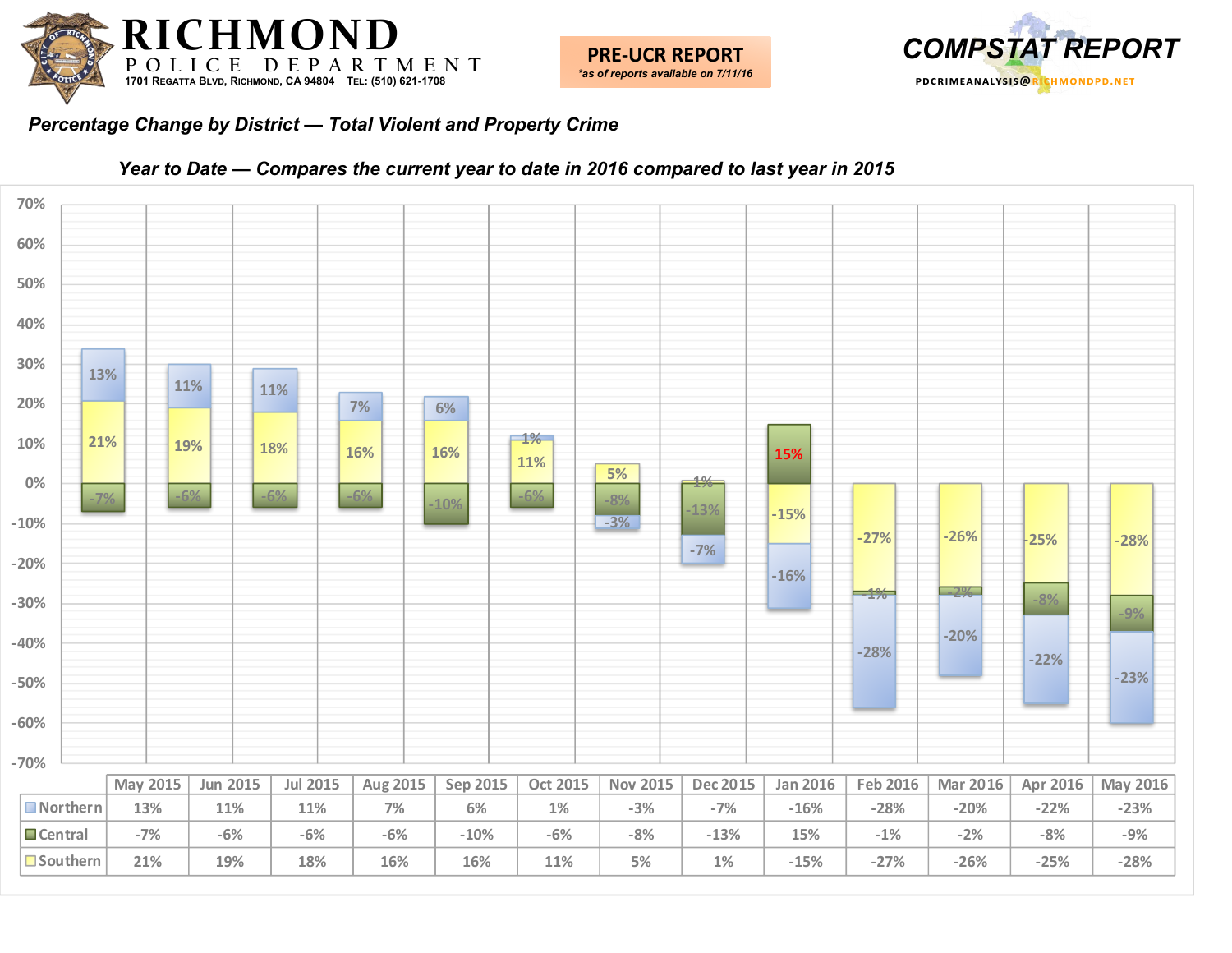





#### *Percentage Change by District — Total Violent and Property Crime*



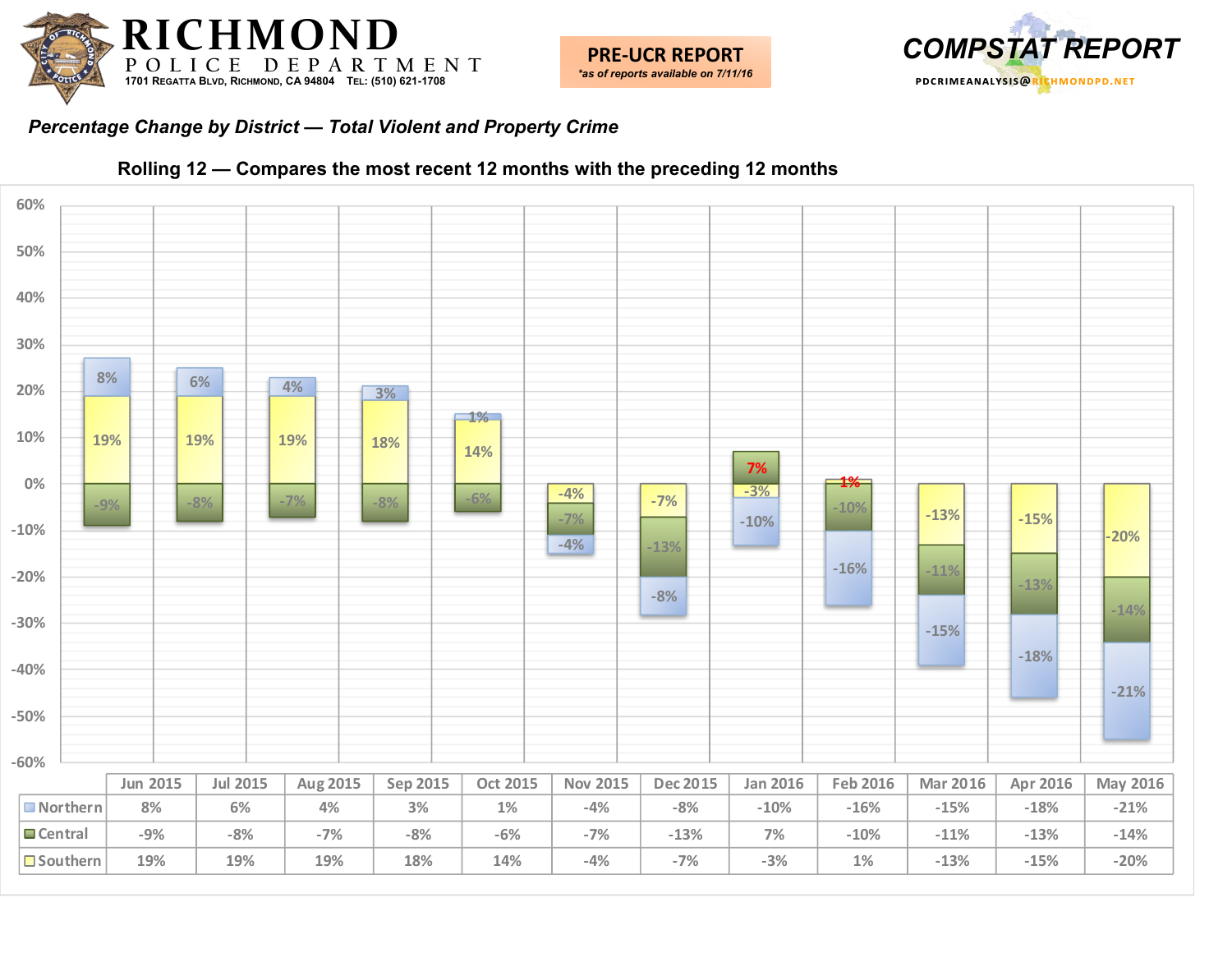

### **PRE-UCR REPORT**



| <b>Southern</b>                     |                         | May 1 - 31 June 1 - 30  | <b>Month</b><br>% Change | 24-Month<br>Average     | Std. Dev.<br>$\left( \pm \right)$ | June vs. 24-<br><b>Month Avg</b> | <b>YTD 2015 YTD 2016</b> |                | <b>YTD</b><br>% Change | YoY 2014-15<br>$7/14 - 6/15$ | YoY 2015-16<br>$7/15 - 6/16$ | YoY<br>% Change |
|-------------------------------------|-------------------------|-------------------------|--------------------------|-------------------------|-----------------------------------|----------------------------------|--------------------------|----------------|------------------------|------------------------------|------------------------------|-----------------|
| <b>VIOLENT CRIMES</b>               |                         |                         |                          |                         |                                   |                                  |                          |                |                        |                              |                              |                 |
| <b>Armed Robbery</b>                | $\overline{7}$          | 3 <sup>1</sup>          | $-57%$                   | 4                       | $\overline{\mathbf{3}}$           | $-27%$                           | 19                       | 31             | 63%                    | 45                           | 54                           | 20%             |
| <b>Assault with a Deadly Weapon</b> | $\overline{\mathbf{3}}$ | $\overline{\mathbf{2}}$ | $-33%$                   | 4                       | $\overline{2}$                    | $-45%$                           | 22                       | <b>19</b>      | $-14%$                 | 45                           | 43                           | $-4%$           |
| <b>Assault with a Firearm</b>       | $\overline{2}$          | 5                       | 150%                     | $\overline{2}$          | $\overline{2}$                    | 111%                             | 6                        | 17             | 183%                   | 20                           | 37                           | 85%             |
| <b>Attempted Homicide</b>           | $\mathbf{0}$            | $\overline{0}$          | $-%$                     | $\bf{0}$                | $\mathbf{1}$                      | $-100%$                          | $\overline{\mathbf{3}}$  | $\mathbf{1}$   | $-67%$                 | 6                            | $\overline{2}$               | $-67%$          |
| <b>Attempted Robbery</b>            | $\mathbf{0}$            | $\mathbf{0}$            | $-$ %                    | $\mathbf 0$             | $\mathbf 0$                       | $-100%$                          | $\overline{0}$           | $\mathbf{1}$   | $-$ %                  | $\mathbf{0}$                 | $\overline{\mathbf{3}}$      | $-%$            |
| <b>Battery with Serious Injury</b>  | $\mathbf{1}$            | $\mathbf{1}$            | 0%                       | $\mathbf{1}$            | $\mathbf{1}$                      | 4%                               | 9                        | $\overline{4}$ | $-56%$                 | <b>15</b>                    | $\overline{\mathbf{8}}$      | $-47%$          |
| Carjacking                          | $\mathbf{0}$            | $\overline{0}$          | $-\frac{9}{6}$           | $\mathbf 0$             | $\mathbf{1}$                      | $-100%$                          | 5                        | $\mathbf{0}$   | $-100%$                | 10                           | $\mathbf{1}$                 | $-90%$          |
| Homicide                            | $\mathbf{0}$            | $\overline{0}$          | $-%$                     | $\mathbf{1}$            | $\mathbf{1}$                      | $-100%$                          | $\overline{\mathbf{3}}$  | 6              | 100%                   | 5                            | <b>11</b>                    | 120%            |
| Rape                                | $\mathbf{1}$            | $\overline{\mathbf{1}}$ | 0%                       | $\mathbf{1}$            | $\mathbf{1}$                      | $-8%$                            | $\overline{2}$           | 10             | 400%                   | $\overline{\mathbf{8}}$      | 17                           | 113%            |
| Lewd Acts on Child                  | $\mathbf{0}$            | $\overline{2}$          | $-$ %                    | $\mathbf{1}$            | $\mathbf{1}$                      | 85%                              | $7\overline{ }$          | $\overline{4}$ | $-43%$                 | 13                           | 13                           | 0%              |
| <b>Strong-Arm Robbery</b>           | $\overline{\mathbf{3}}$ | $\mathbf{1}$            | $-67%$                   | 3                       | $\overline{2}$                    | $-67%$                           | 24                       | 20             | $-17%$                 | 38                           | 35                           | $-8%$           |
| <b>PROPERTY CRIMES</b>              |                         |                         |                          |                         |                                   |                                  |                          |                |                        |                              |                              |                 |
| Arson                               | $\overline{2}$          | $\bullet$               | $-100%$                  | $\mathbf{1}$            | $\mathbf{1}$                      | $-100%$                          | 7 <sup>1</sup>           | $\overline{4}$ | $-43%$                 | 9                            | 9                            | 0%              |
| <b>Auto Burglary</b>                | 30                      | 12                      | $-60%$                   | 31                      | 13                                | $-61%$                           | 182                      | <b>119</b>     | $-35%$                 | 393                          | 357                          | $-9%$           |
| <b>Commercial Burglary</b>          | $\overline{\mathbf{2}}$ | $\overline{4}$          | 100%                     | 4                       | 3                                 | 1%                               | 30                       | <b>18</b>      | $-40%$                 | 64                           | 32                           | $-50%$          |
| <b>Grand Theft</b>                  | 9                       | 13                      | 44%                      | 6                       | 3                                 | 117%                             | 40                       | 27             | $-33%$                 | 82                           | 65                           | $-21%$          |
| <b>Petty Theft</b>                  | 23                      | <b>18</b>               | $-22%$                   | 24                      | $\overline{7}$                    | $-25%$                           | <b>165</b>               | <b>121</b>     | $-27%$                 | 320                          | 255                          | $-20%$          |
| Residential Burglary                | $\overline{\mathbf{4}}$ | $\overline{7}$          | 75%                      | 14                      | 8                                 | $-50%$                           | 121                      | 33             | $-73%$                 | 250                          | 83                           | $-67%$          |
| <b>Vehicle Theft</b>                | <b>18</b>               | 14                      | $-22%$                   | 27                      | 6                                 | $-48%$                           | <b>172</b>               | <b>155</b>     | $-10%$                 | 363                          | 285                          | $-21%$          |
| <b>Total Violent Crimes</b>         | 17                      | 15                      | $-12%$                   | 18                      | 5                                 | $-16%$                           | 100                      | 113            | 13%                    | 205                          | 224                          | 9%              |
| <b>Total Property Crimes</b>        | 88                      | 68                      | $-23%$                   | 107                     | 25                                | $-36%$                           | 717                      | 477            | $-33%$                 | 1,481                        | 1,086                        | $-27%$          |
| <b>Total Violent and Property</b>   | 105                     | 83                      | $-21%$                   | 125                     | 27                                | $-33%$                           | 817                      | 590            | $-28%$                 | 1,686                        | 1,310                        | $-22%$          |
| <b>CALLS FOR SERVICE</b>            |                         |                         |                          |                         |                                   |                                  |                          |                |                        |                              |                              |                 |
| <b>Drug Calls</b>                   | $6\phantom{1}6$         | $\overline{\mathbf{z}}$ | 17%                      | $\overline{\mathbf{z}}$ | $\overline{\mathbf{3}}$           | $-4%$                            | 42                       | 43             | 2%                     | 96                           | 79                           | $-18%$          |
| Loitering/Prostitution Calls        | 26                      | 27                      | 4%                       | 26                      | $\boldsymbol{9}$                  | 6%                               | 173                      | <b>120</b>     | $-31%$                 | 381                          | 232                          | $-39%$          |
| Person with a Gun Calls             | 4                       | $\overline{\mathbf{4}}$ | 0%                       | 4                       | $\mathbf{1}$                      | 5%                               | <b>19</b>                | 23             | 21%                    | 43                           | 48                           | 12%             |
| <b>Shots Fired Calls</b>            | 26                      | 44                      | 69%                      | 31                      | 10                                | 41%                              | 203                      | 201            | $-1%$                  | 356                          | 393                          | 10%             |
| <b>SHOTSPOTTER</b>                  |                         |                         |                          |                         |                                   |                                  |                          |                |                        |                              |                              |                 |
| Activations                         | 13                      | 14                      | 8%                       | 17                      | 6                                 | $-18%$                           | <b>112</b>               | <b>110</b>     | $-2%$                  | 201                          | 218                          | 8%              |
| <b>Rounds Detected</b>              | 46                      | 60                      | 30%                      | 95                      | 44                                | $-37%$                           | 620                      | 528            | $-15%$                 | 1,023                        | 1,249                        | 22%             |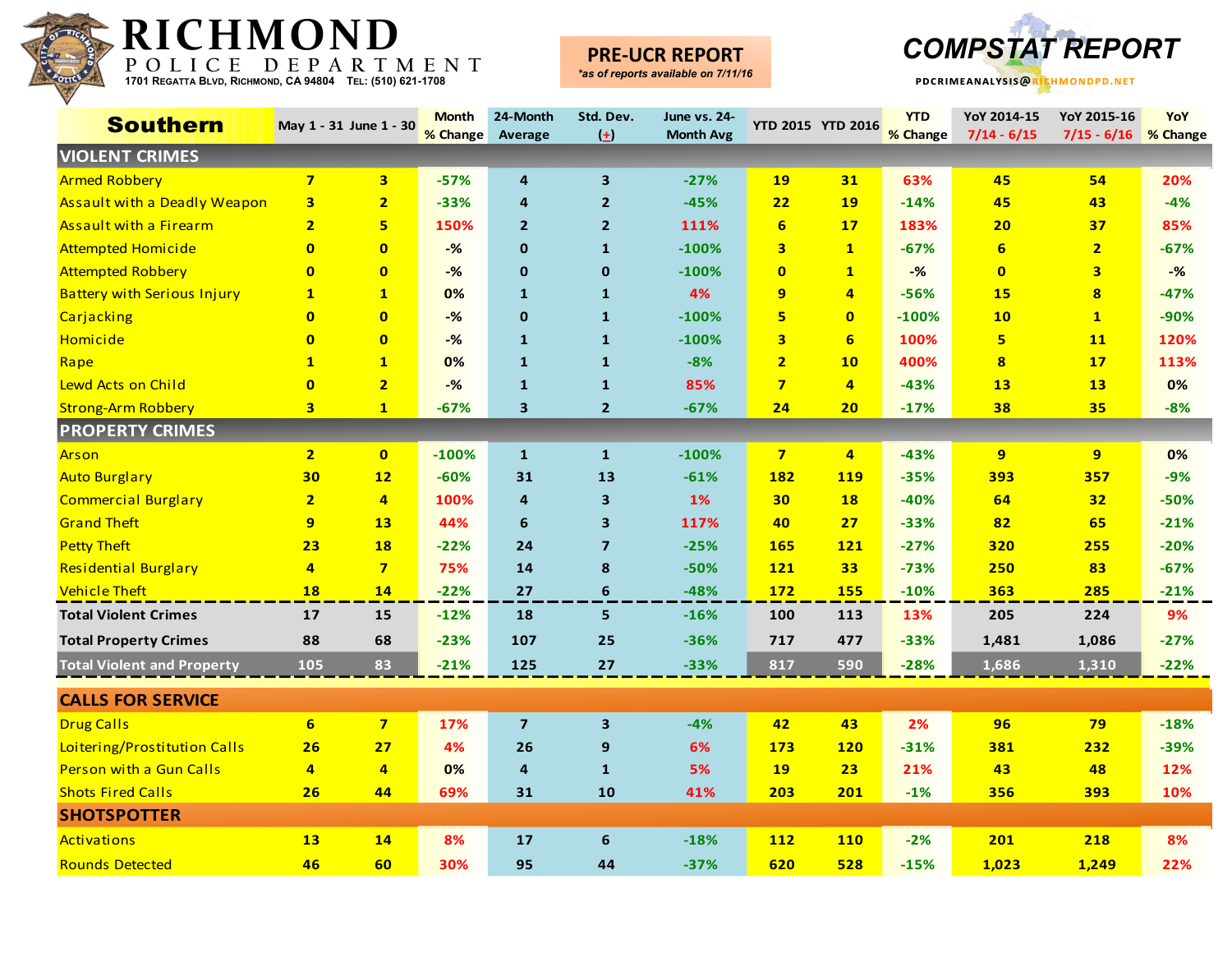

#### **PRE-UCR REPORT**



| <b>Southern</b>      |    |    |    | Feb Mar Apr May Jun |                | Last 2 month<br>% Change | 24-Month<br>Average | Std. Dev.<br>$\left( \pm \right)$ | Jun vs. 24-<br><b>Month Avg</b> |     | <b>YTD 2015 YTD 2016</b> | <b>YTD</b><br>% Change | YoY 2014-15<br>$7/14 - 6/15$ | YoY 2015-16<br>$7/15 - 6/16$ | YoY<br>% Change |
|----------------------|----|----|----|---------------------|----------------|--------------------------|---------------------|-----------------------------------|---------------------------------|-----|--------------------------|------------------------|------------------------------|------------------------------|-----------------|
|                      |    |    |    |                     |                |                          |                     |                                   |                                 |     |                          |                        |                              |                              |                 |
| Adult Arrests        | 33 | 49 | 42 | 53                  | 38             | $-28%$                   | 55                  | 12                                | $-31%$                          | 399 | 261                      | $-35%$                 | 743                          | 575                          | $-23%$          |
| Juvenile Arrests     | 3  | 1  |    | $\mathbf 0$         | $\blacksquare$ | $-%$                     | $\overline{2}$      | $\overline{2}$                    | $-50%$                          | 14  | 10                       | $-29%$                 | 32                           | 26                           | $-19%$          |
|                      |    |    |    |                     |                |                          |                     |                                   |                                 |     |                          |                        |                              |                              |                 |
| Felony Arrests       | 5. | 25 | 14 | 17                  | 13             | $-24%$                   | 21                  | $\overline{7}$                    | $-38%$                          | 141 | 105                      | $-26%$                 | 272                          | 226                          | $-17%$          |
| Misdemeanor Arrests  | 23 | 14 | 19 | 19                  | 13             | $-32%$                   | 23                  | 6                                 | $-43%$                          | 162 | 100                      | $-38%$                 | 298                          | 242                          | $-19%$          |
| Turned Over          | 8  | 11 | 10 | 17                  | 13             | $-24%$                   | 14                  | 5                                 | $-7%$                           | 110 | 66                       | $-40%$                 | 205                          | 133                          | $-35%$          |
|                      |    |    |    |                     |                |                          |                     |                                   |                                 |     |                          |                        |                              |                              |                 |
| Arrestees Booked     | 33 | 48 | 42 | 53                  | 37             | $-30%$                   | 56                  | 12                                | $-34%$                          | 407 | 258                      | $-37%$                 | 756                          | 585                          | $-23%$          |
| Arrestees Cited      |    |    | 0  | $\mathbf{0}$        | $\mathbf{1}$   | $-$ %                    | $\mathbf{1}$        | $\mathbf{1}$                      | 0%                              | 6   | 5.                       | $-17%$                 | 18                           | 7                            | $-61%$          |
| Arrestees 849ed      |    | 1  |    | $\mathbf 0$         | $\mathbf{1}$   | $-%$                     | $\mathbf{0}$        | $\mathbf{1}$                      | $-%$                            | 0   | 8                        | $-$ %                  | $\mathbf{1}$                 | 9                            | 800%            |
|                      |    |    |    |                     |                |                          |                     |                                   |                                 |     |                          |                        |                              |                              |                 |
| <b>Total Arrests</b> | 36 | 50 | 43 | 53                  | 39             | $-26%$                   | 57                  | 11                                | $-32%$                          | 413 | 271                      | $-34%$                 | 775                          | 601                          | $-22%$          |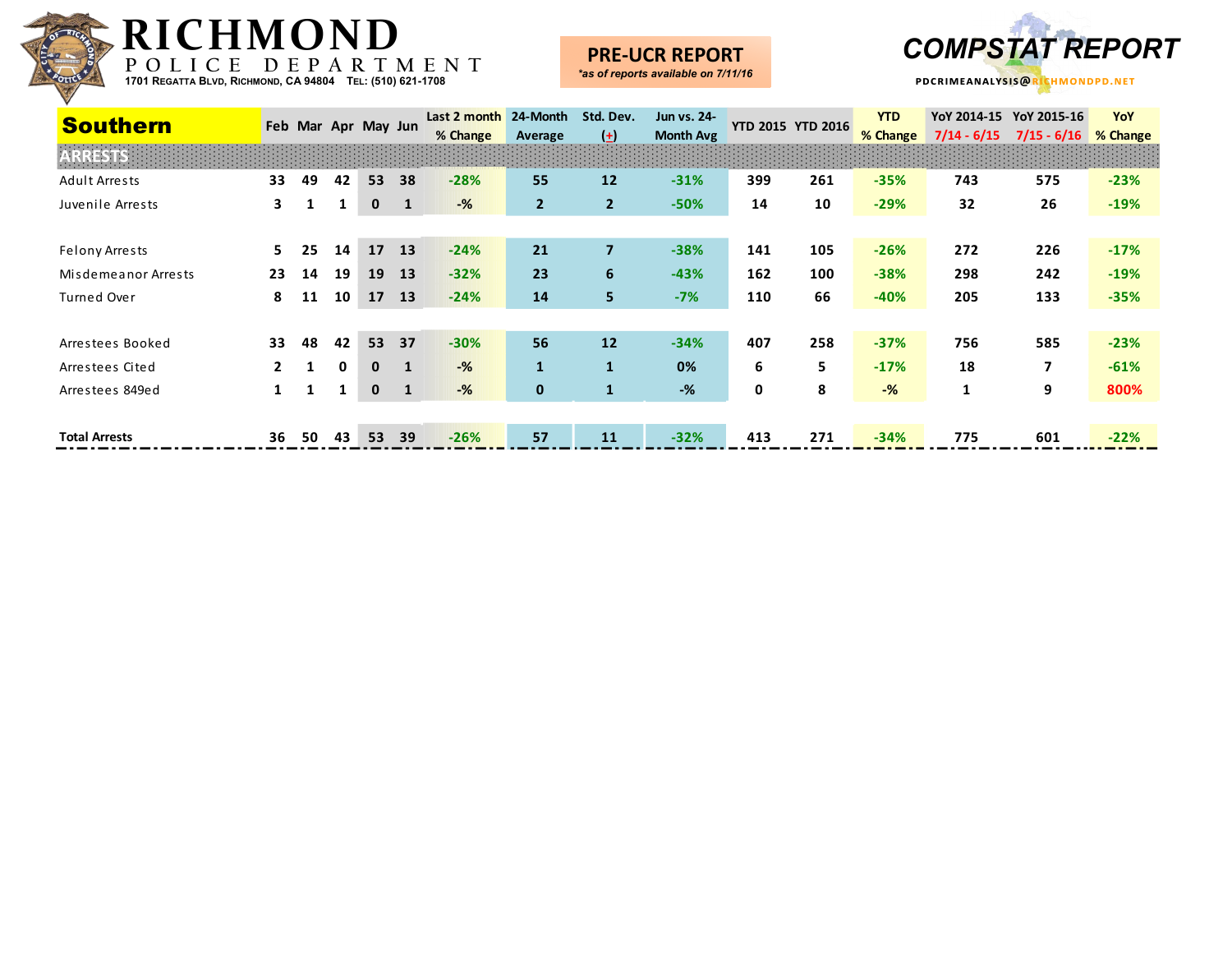

## **PRE-UCR REPORT**



| <b>Beat 1</b>                     | May          | June         | <b>Diff</b><br>$+/-$ | <b>Monthly</b><br>% Change | <b>YTD</b><br>2015 | <b>YTD</b><br>2016 | <b>Diff</b><br>$+/-$ | Year-to-Date<br>% Change |
|-----------------------------------|--------------|--------------|----------------------|----------------------------|--------------------|--------------------|----------------------|--------------------------|
|                                   |              |              |                      | <b>Violent Crimes</b>      |                    |                    |                      |                          |
| Armed Robbery                     | 3            | 1            | $-2$                 | $-67%$                     | 8                  | 10                 | $\overline{2}$       | 25%                      |
| Assault - Deadly Weapon           | 0            | 0            | 0                    | $-$ %                      | 4                  | 1                  | -3                   | $-75%$                   |
| Assault - Firearm                 | 0            | 2            | $\mathbf{2}$         | $-$ %                      | 3                  | 4                  | 1                    | 33%                      |
| Attempted Homicide                | 0            | 0            | $\mathbf{0}$         | $-$ %                      | 0                  | 0                  | 0                    | $-$ %                    |
| Attempted Robbery                 | 0            | 0            | 0                    | $-$ %                      | 0                  | 0                  | 0                    | $-%$                     |
| Battery - Serious Injury          | 0            | 1            | 1                    | $-$ %                      | 0                  | $\mathbf{2}$       | $\overline{2}$       | $-$ %                    |
| Carjacking                        | 0            | 0            | 0                    | $-$ %                      | 0                  | 0                  | 0                    | $-$ %                    |
| Homicide                          | 0            | 0            | 0                    | $-$ %                      | 0                  | 0                  | 0                    | $-$ %                    |
| Rape                              | 1            | 0            | $-1$                 | $-100%$                    | 1                  | 4                  | 3                    | 300%                     |
| Lewd Acts on Child                | 0            | 0            | 0                    | $-$ %                      | 1                  | 1                  | 0                    | 0%                       |
| Strong-Arm Robbery                | 0            | 1            | 1                    | $-$ %                      | 1                  | 7                  | 6                    | 600%                     |
|                                   |              |              |                      | <b>Property Crimes</b>     |                    |                    |                      |                          |
| Arson                             | 0            | 0            | 0                    | $-$ %                      | 4                  | 1                  | -3                   | $-75%$                   |
| Auto Burglary                     | 14           | 5            | -9                   | $-64%$                     | 39                 | 31                 | -8                   | $-21%$                   |
| <b>Commercial Burglary</b>        | 1            | 0            | $-1$                 | $-100%$                    | 15                 | 6                  | -9                   | $-60%$                   |
| <b>Grand Theft</b>                | $\mathbf{2}$ | 5            | 3                    | 150%                       | 14                 | 10                 | $-4$                 | $-29%$                   |
| Petty Theft                       | 5            | 6            | 1                    | <b>20%</b>                 | 36                 | 37                 | 1                    | 3%                       |
| <b>Residential Burglary</b>       | 0            | 2            | $\mathbf{2}$         | $-$ %                      | 11                 | 7                  | -4                   | $-36%$                   |
| <b>Vehicle Theft</b>              | 6            | 3            | -3                   | $-50%$                     | 54                 | 38                 | -16                  | $-30%$                   |
| <b>Total Violent Crimes</b>       | 4            | 5            | 1                    | 25%                        | 18                 | 29                 | 11                   | 61%                      |
| <b>Total Property Crimes</b>      | 28           | 21           | $-7$                 | $-25%$                     | 173                | 130                | -43                  | $-25%$                   |
| <b>Total Violent and Property</b> | 32           | 26           | -6                   | $-19%$                     | 191                | 159                | -32                  | $-17%$                   |
|                                   |              |              |                      | <b>Calls for Service</b>   |                    |                    |                      |                          |
| Drug Calls                        | 3            | 3            | 0                    | 0%                         | 13                 | 14                 | 1                    | 8%                       |
| Loitering/Prostitution Calls      | 19           | 17           | $-2$                 | $-11%$                     | 126                | 83                 | $-43$                | $-34%$                   |
| Person with a Gun Calls           | 1            | 0            | $-1$                 | $-100%$                    | 4                  | 5                  | 1                    | 25%                      |
| <b>Shots Fired Calls</b>          | 7            | 13           | 6                    | 86%                        | 47                 | 45                 | $-2$                 | $-4%$                    |
|                                   |              |              | <b>Shotspotter</b>   |                            |                    |                    |                      |                          |
| Activations                       | 3            | $\mathbf{2}$ | $-1$                 | $-33%$                     | 2                  | 13                 | 11                   | 550%                     |
| Rounds Detected                   | 16           | 4            | $-12$                | $-75%$                     | 4                  | 65                 | 61                   | 1525%                    |

| <b>Beat 2</b>                     | May          | June         | <b>Diff</b><br>$+/-$ | <b>Monthly</b><br>% Change | <b>YTD</b><br>2015 | <b>YTD</b><br>2016 | <b>Diff</b><br>$+/-$ | Year-to-Date<br>% Change |
|-----------------------------------|--------------|--------------|----------------------|----------------------------|--------------------|--------------------|----------------------|--------------------------|
|                                   |              |              |                      | <b>Violent Crimes</b>      |                    |                    |                      |                          |
| Armed Robbery                     | 1            | $\mathbf{2}$ | 1                    | 100%                       | 7                  | 12                 | 5                    | 71%                      |
| Assault - Deadly Weapon           | 1            | 0            | $-1$                 | $-100%$                    | 4                  | 4                  | 0                    | 0%                       |
| Assault - Firearm                 | 0            | 0            | 0                    | $-%$                       | 2                  | 4                  | $\overline{2}$       | 100%                     |
| Attempted Homicide                | 0            | 0            | 0                    | $-$ %                      | 0                  | 1                  | 1                    | $-$ %                    |
| Attempted Robbery                 | 0            | 0            | 0                    | $-$ %                      | 0                  | 1                  | 1                    | $-$ %                    |
| Battery - Serious Injury          | 0            | 0            | 0                    | $-$ %                      | 4                  | 0                  | -4                   | $-100%$                  |
| Carjacking                        | 0            | 0            | 0                    | $-%$                       | 3                  | 1                  | $-2$                 | $-67%$                   |
| Homicide                          | 0            | 0            | 0                    | $-$ %                      | 3                  | 3                  | 0                    | 0%                       |
| Rape                              | 0            | 1            | 1                    | $-$ %                      | 0                  | 1                  | 1                    | $-$ %                    |
| Lewd Acts on Child                | 0            | 1            | 1                    | $-9/6$                     | 1                  | 1                  | 0                    | 0%                       |
| Strong-Arm Robbery                | 1            | 0            | -1                   | $-100%$                    | 10                 | 5                  | -5                   | $-50%$                   |
|                                   |              |              |                      | <b>Property Crimes</b>     |                    |                    |                      |                          |
| Arson                             | 2            | 0            | $-2$                 | $-100%$                    | 0                  | 4                  | 4                    | $-$ %                    |
| Auto Burglary                     | $\mathbf{2}$ | 1            | $-1$                 | $-50%$                     | 23                 | 18                 | -5                   | $-22%$                   |
| Commercial Burglary               | 1            | 1            | 0                    | 0%                         | 3                  | 3                  | 0                    | 0%                       |
| Grand Theft                       | 2            | 2            | 0                    | 0%                         | 3                  | 4                  | 1                    | 33%                      |
| Petty Theft                       | 3            | 5            | $\mathbf{2}$         | 67%                        | 27                 | 27                 | 0                    | 0%                       |
| <b>Residential Burglary</b>       | 0            | 0            | 0                    | $-$ %                      | 22                 | 6                  | $-16$                | $-73%$                   |
| Vehicle Theft                     | 10           | 5            | -5                   | $-50%$                     | 43                 | 40                 | -3                   | $-7%$                    |
| <b>Total Violent Crimes</b>       | 3            | 4            | 1                    | 33%                        | 34                 | 33                 | $-1$                 | $-3%$                    |
| <b>Total Property Crimes</b>      | 20           | 14           | -6                   | $-30%$                     | 121                | 102                | $-19$                | $-16%$                   |
| <b>Total Violent and Property</b> | 23           | 18           | -5                   | -22%                       | 155                | 135                | -20                  | $-13%$                   |
|                                   |              |              |                      | <b>Calls for Service</b>   |                    |                    |                      |                          |
| Drug Calls                        | 1            | 2            | 1                    | 100%                       | 16                 | 13                 | -3                   | $-19%$                   |
| Loitering/Prostitution Calls      | 3            | 5            | 2                    | 67%                        | 27                 | 13                 | $-14$                | $-52%$                   |
| Person with a Gun Calls           | 1            | 1            | 0                    | 0%                         | 4                  | 9                  | 5                    | 125%                     |
| Shots Fired Calls                 | 6            | 11           | 5                    | 83%                        | 55                 | 61                 | 6                    | 11%                      |
|                                   |              |              | <b>Shotspotter</b>   |                            |                    |                    |                      |                          |
| Activations                       | 6            | 7            | 1                    | 17%                        | 61                 | 52                 | -9                   | $-15%$                   |
| Rounds Detected                   | 17           | 43           | 26                   | 153%                       | 274                | 249                | $-25$                | $-9%$                    |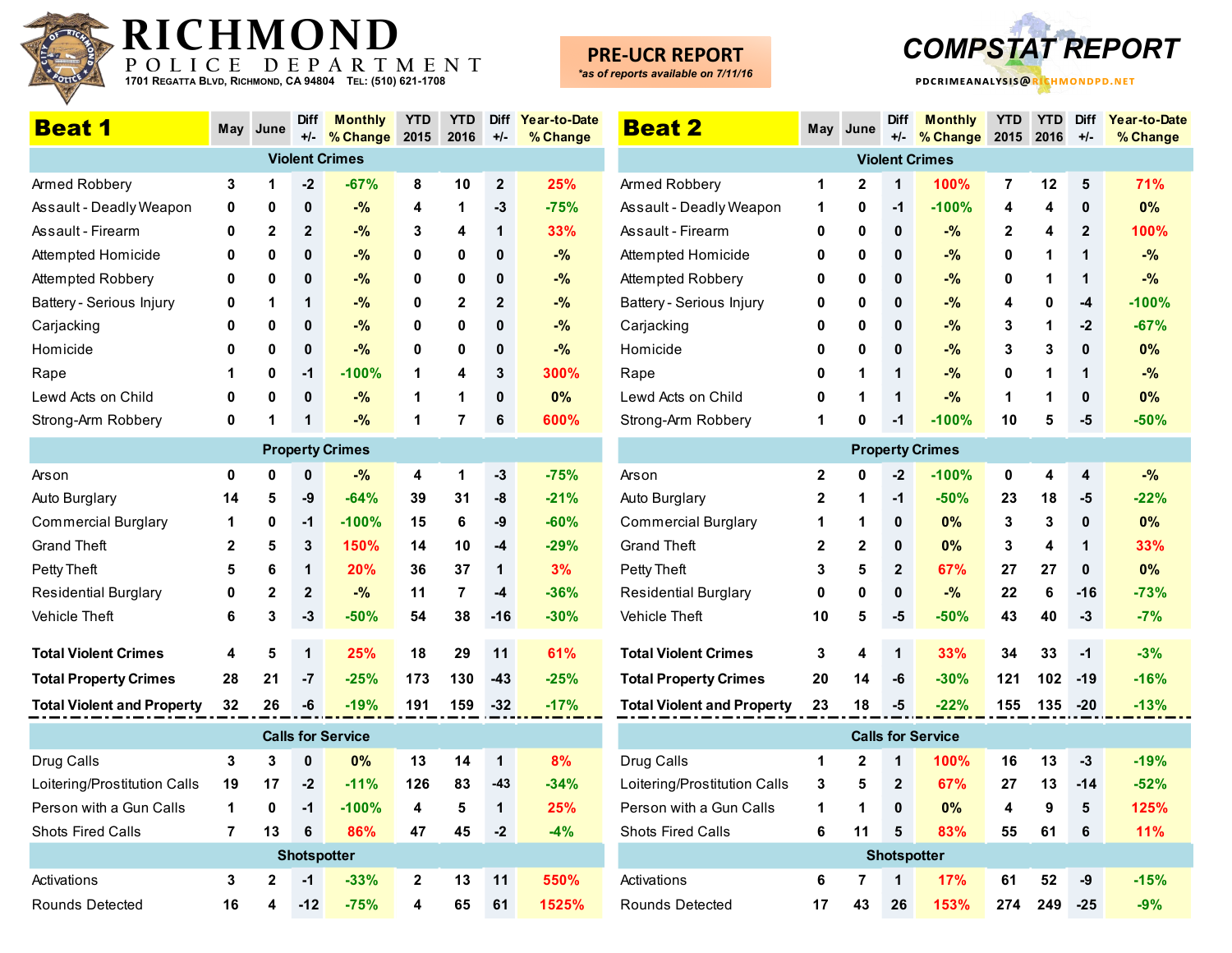| $R_{TC}$    |  |
|-------------|--|
| 11111111111 |  |
| POLIC       |  |

| <b>Beat 3</b>            | May          | June         | <b>Diff</b><br>$+/-$ | <b>Monthly</b><br>% Change | <b>YTD</b><br>2015 | <b>YTD</b><br>2016 | <b>Diff</b><br>$+/-$ | Year-to-Date<br>% Change |
|--------------------------|--------------|--------------|----------------------|----------------------------|--------------------|--------------------|----------------------|--------------------------|
|                          |              |              |                      | <b>Violent Crimes</b>      |                    |                    |                      |                          |
| Armed Robbery            | 3            | 0            | -3                   | $-100%$                    | 8                  | 8                  | $\mathbf{0}$         | 0%                       |
| Assault - Deadly Weapon  | $\mathbf{2}$ | $\mathbf{2}$ | $\mathbf 0$          | 0%                         | 13                 | 11                 | $-2$                 | $-15%$                   |
| Assault - Firearm        | $\mathbf{2}$ | 3            | 1                    | 50%                        | 5                  | 10                 | 5                    | 100%                     |
| Attempted Homicide       | 0            | 0            | $\mathbf 0$          | $-$ %                      | $\mathbf{2}$       | 0                  | $-2$                 | $-100%$                  |
| Attempted Robbery        | 0            | 0            | $\mathbf 0$          | $-$ %                      | 0                  | 0                  | $\bf{0}$             | $-$ %                    |
| Battery - Serious Injury | 1            | 0            | -1                   | $-100%$                    | $\mathbf{2}$       | $\mathbf{2}$       | $\mathbf{0}$         | $0\%$                    |
| Carjacking               | 0            | 0            | $\mathbf 0$          | $-$ %                      | $\mathbf{2}$       | 0                  | $-2$                 | $-100%$                  |
| Homicide                 | 0            | 0            | $\mathbf 0$          | $-$ %                      | 3                  | 3                  | $\mathbf{0}$         | 0%                       |
| Rape                     | 0            | 0            | $\mathbf 0$          | $-$ %                      | 0                  | 4                  | 4                    | $-%$                     |
| Lewd Acts on Child       | 0            | 1            | 1                    | $-$ %                      | 5                  | $\mathbf{2}$       | $-3$                 | $-60%$                   |
| Strong-Arm Robbery       | $\mathbf{2}$ | 0            | $-2$                 | $-100%$                    | 11                 | 9                  | $-2$                 | $-18%$                   |
|                          |              |              |                      | <b>Property Crimes</b>     |                    |                    |                      |                          |
| Arson                    | 0            | 0            | $\mathbf 0$          | $-$ %                      | 3                  | 0                  | $-3$                 | $-100%$                  |
| Auto Burglary            | 14           | 5            | -9                   | $-64%$                     | 114                | 72                 | $-42$                | $-37%$                   |
| Commercial Burglary      | 0            | 3            | 3                    | $-$ %                      | 13                 | 9                  | -4                   | $-31%$                   |

| Auto Burglary                     | 14           | 5            | -9                 | -64%                     | 114 | 72  | -42          | -37%   |  |
|-----------------------------------|--------------|--------------|--------------------|--------------------------|-----|-----|--------------|--------|--|
| Commercial Burglary               | 0            | 3            | 3                  | $-$ %                    | 13  | 9   | $-4$         | $-31%$ |  |
| Grand Theft                       | 5            | 6            | 1                  | 20%                      | 22  | 16  | -6           | $-27%$ |  |
| Petty Theft                       | 15           | 7            | -8                 | $-53%$                   | 90  | 61  | $-29$        | $-32%$ |  |
| Residential Burglary              | 4            | 5            | 1                  | 25%                      | 81  | 25  | $-56$        | $-69%$ |  |
| Vehicle Theft                     | $\mathbf{2}$ | 6            | 4                  | 200%                     | 61  | 77  | 16           | 26%    |  |
| <b>Total Violent Crimes</b>       | 10           | 6            | -4                 | $-40%$                   | 51  | 49  | $-2$         | $-4%$  |  |
| <b>Total Property Crimes</b>      | 40           | 32           | -8                 | $-20%$                   | 384 | 260 | $-124$       | $-32%$ |  |
| <b>Total Violent and Property</b> | 50           | 38           | $-12$              | $-24%$                   | 435 | 309 | $-126$       | $-29%$ |  |
|                                   |              |              |                    | <b>Calls for Service</b> |     |     |              |        |  |
| Drug Calls                        | $\mathbf{2}$ | $\mathbf{2}$ | 0                  | $0\%$                    | 14  | 14  | $\mathbf{0}$ | 0%     |  |
| Loitering/Prostitution Calls      | 4            | 5            | 1                  | 25%                      | 30  | 25  | -5           | $-17%$ |  |
| Person with a Gun Calls           | $\mathbf{2}$ | 3            | 1                  | 50%                      | 11  | 9   | $-2$         | $-18%$ |  |
| Shots Fired Calls                 | 13           | 20           | $\overline{7}$     | 54%                      | 95  | 94  | $-1$         | $-1%$  |  |
|                                   |              |              | <b>Shotspotter</b> |                          |     |     |              |        |  |
| Activations                       | 4            | 5            | 1                  | 25%                      | 49  | 45  | $-4$         | $-8%$  |  |
|                                   |              |              |                    |                          |     |     |              |        |  |

Rounds Detected **13 13 0 0% 342 214 -128 -37%**



**Total Violent and Property Crime by Beat Year to Date**

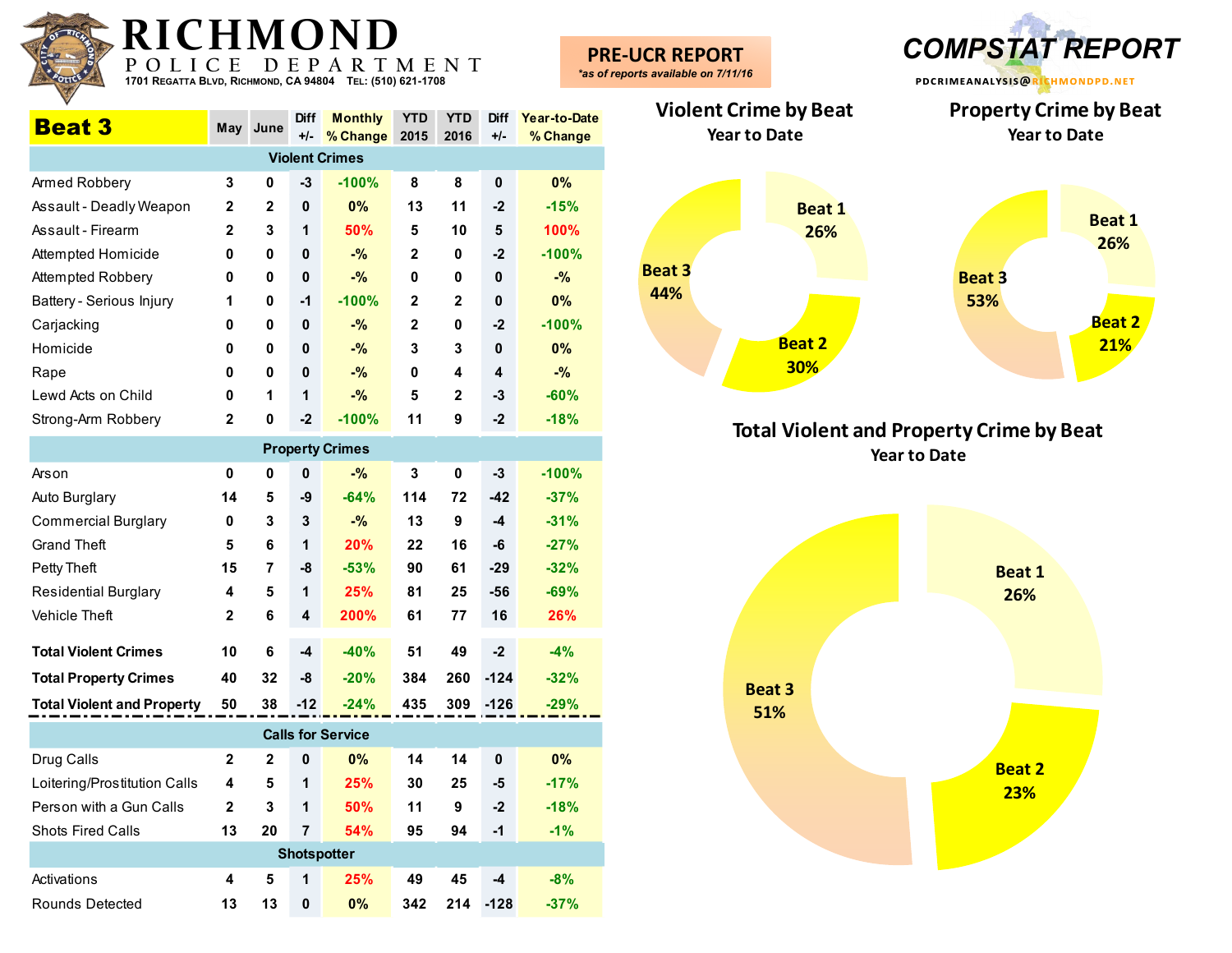

### **PRE-UCR REPORT**



| <b>Central</b>                     |                | May 1 - 31 June 1 - 30 | <b>Month</b><br>% Change | 24-Month<br>Average     | Std. Dev.<br>$(\pm)$    | <b>June vs. 24-</b><br><b>Month Avg</b> | <b>YTD 2015 YTD 2016</b> |                         | <b>YTD</b><br>% Change | YoY 2014-15<br>$7/14 - 6/15$ | YoY 2015-16<br>$7/15 - 6/16$ | <b>YoY</b><br>% Change |
|------------------------------------|----------------|------------------------|--------------------------|-------------------------|-------------------------|-----------------------------------------|--------------------------|-------------------------|------------------------|------------------------------|------------------------------|------------------------|
| <b>VIOLENT CRIMES</b>              |                |                        |                          |                         |                         |                                         |                          |                         |                        |                              |                              |                        |
| <b>Armed Robbery</b>               | $\overline{7}$ | 3                      | $-57%$                   | 6                       | $\mathbf{3}$            | $-53%$                                  | 31                       | 32                      | 3%                     | 78                           | 76                           | $-3%$                  |
| Assault with a Deadly Weapon       | 5              | $\mathbf{1}$           | $-80%$                   | 6                       | $\overline{\mathbf{3}}$ | $-82%$                                  | 31                       | 29                      | $-6%$                  | 83                           | 51                           | $-39%$                 |
| Assault with a Firearm             | з              | 1                      | $-67%$                   | 3                       | $\overline{2}$          | $-63%$                                  | 16                       | 15                      | $-6%$                  | 33                           | 31                           | $-6%$                  |
| <b>Attempted Homicide</b>          | $\mathbf 0$    | 1                      | $-\frac{9}{6}$           | $\mathbf 0$             | $\mathbf{1}$            | 243%                                    | 3                        | 1                       | $-67%$                 | 4                            | 3                            | $-25%$                 |
| <b>Attempted Robbery</b>           | $\mathbf{1}$   | $\mathbf{1}$           | 0%                       | $\mathbf 0$             | $\mathbf 0$             | 243%                                    | $\mathbf 0$              | $\overline{2}$          | $-%$                   | $\overline{2}$               | 5                            | 150%                   |
| <b>Battery with Serious Injury</b> | $\overline{2}$ | $\mathbf 0$            | $-100%$                  | $\mathbf{1}$            | $\mathbf{1}$            | $-100%$                                 | 8                        | $\overline{\mathbf{z}}$ | $-13%$                 | 14                           | 15                           | 7%                     |
| Carjacking                         | $\bf{0}$       | $\mathbf{0}$           | $-\frac{9}{6}$           | $\mathbf{1}$            | $\mathbf{1}$            | $-100%$                                 | 6                        | 3                       | $-50%$                 | 11                           | 6                            | $-45%$                 |
| Homicide                           | $\mathbf{0}$   | $\mathbf 0$            | $-%$                     | $\mathbf{1}$            | $\mathbf{1}$            | $-100%$                                 | $\overline{2}$           | 4                       | 100%                   | 6                            | 6                            | 0%                     |
| Rape                               | 1              | $\mathbf{1}$           | 0%                       | $\mathbf{1}$            | $\mathbf{1}$            | 100%                                    | 3                        | $\overline{a}$          | 33%                    | 4                            | 8                            | 100%                   |
| Lewd Acts on Child                 | $\overline{2}$ | $\overline{2}$         | 0%                       | $\mathbf{1}$            | $\mathbf{1}$            | 60%                                     | 9                        | $\overline{7}$          | $-22%$                 | 16                           | 14                           | $-13%$                 |
| <b>Strong-Arm Robbery</b>          | 6              | $\mathbf{1}$           | $-83%$                   | $\overline{\mathbf{3}}$ | $\overline{2}$          | $-71%$                                  | 27                       | 19                      | $-30%$                 | 52                           | 31                           | $-40%$                 |
| <b>PROPERTY CRIMES</b>             |                |                        |                          |                         |                         |                                         |                          |                         |                        |                              |                              |                        |
| Arson                              | $\mathbf{0}$   | $\mathbf{1}$           | $-$ %                    | $\mathbf{1}$            | $\mathbf{1}$            | 9%                                      | $\overline{7}$           | $\overline{4}$          | $-43%$                 | 17                           | 5                            | $-71%$                 |
| <b>Auto Burglary</b>               | 17             | 12                     | $-29%$                   | 11                      | 4                       | 7%                                      | 77                       | 65                      | $-16%$                 | 140                          | 129                          | $-8%$                  |
| <b>Commercial Burglary</b>         | 3              | $\mathbf 0$            | $-100%$                  | $\overline{2}$          | $\mathbf{1}$            | $-100%$                                 | 13                       | 9                       | $-31%$                 | 21                           | 17                           | $-19%$                 |
| <b>Grand Theft</b>                 | 4              | 4                      | 0%                       | $\overline{\mathbf{3}}$ | $\overline{2}$          | 32%                                     | 28                       | 14                      | $-50%$                 | 47                           | 26                           | $-45%$                 |
| <b>Petty Theft</b>                 | 20             | $\overline{7}$         | $-65%$                   | 16                      | 5                       | $-57%$                                  | 104                      | 76                      | $-27%$                 | 224                          | 163                          | $-27%$                 |
| <b>Residential Burglary</b>        | 11             | 6                      | $-45%$                   | $\boldsymbol{9}$        | 4                       | $-31%$                                  | 53                       | 44                      | $-17%$                 | 133                          | 75                           | $-44%$                 |
| <b>Vehicle Theft</b>               | 20             | 22                     | 10%                      | 27                      | $\overline{7}$          | $-18%$                                  | 125                      | 161                     | 29%                    | 296                          | 345                          | 17%                    |
| <b>Total Violent Crimes</b>        | 27             | 11                     | $-59%$                   | 23                      | 6                       | $-52%$                                  | 136                      | 123                     | $-10%$                 | 303                          | 246                          | $-19%$                 |
| <b>Total Property Crimes</b>       | 75             | 52                     | $-31%$                   | 68                      | 13                      | $-24%$                                  | 407                      | 373                     | $-8%$                  | 878                          | 760                          | $-13%$                 |
| <b>Total Violent and Property</b>  | 102            | 63                     | $-38%$                   | 91                      | 16                      | $-31%$                                  | 543                      | 496                     | $-9%$                  | 1,181                        | 1,006                        | $-15%$                 |
| <b>CALLS FOR SERVICE</b>           |                |                        |                          |                         |                         |                                         |                          |                         |                        |                              |                              |                        |
| <b>Drug Calls</b>                  | 5              | 8                      | 60%                      | 8                       | $\overline{\mathbf{3}}$ | 3%                                      | 50                       | 44                      | $-12%$                 | 89                           | 98                           | 10%                    |
| Loitering/Prostitution Calls       | 22             | 23                     | 5%                       | 18                      | 6                       | 25%                                     | 116                      | 104                     | $-10%$                 | 231                          | 209                          | $-10%$                 |
| Person with a Gun Calls            | 12             | $\mathbf{1}$           | $-92%$                   | $\boldsymbol{6}$        | $\overline{2}$          | $-82%$                                  | 31                       | 35                      | 13%                    | 66                           | 68                           | 3%                     |
| <b>Shots Fired Calls</b>           | 31             | 40                     | 29%                      | 37                      | 12                      | 8%                                      | 253                      | 220                     | $-13%$                 | 469                          | 424                          | $-10%$                 |
| <b>SHOTSPOTTER</b>                 |                |                        |                          |                         |                         |                                         |                          |                         |                        |                              |                              |                        |
| Activations                        | 21             | 20                     | $-5%$                    | 27                      | 8                       | $-27%$                                  | 174                      | 150                     | $-14%$                 | 348                          | 311                          | $-11%$                 |
| <b>Rounds Detected</b>             | 119            | 96                     | $-19%$                   | 138                     | 53                      | $-30%$                                  | 949                      | 755                     | $-20%$                 | 1,762                        | 1,552                        | $-12%$                 |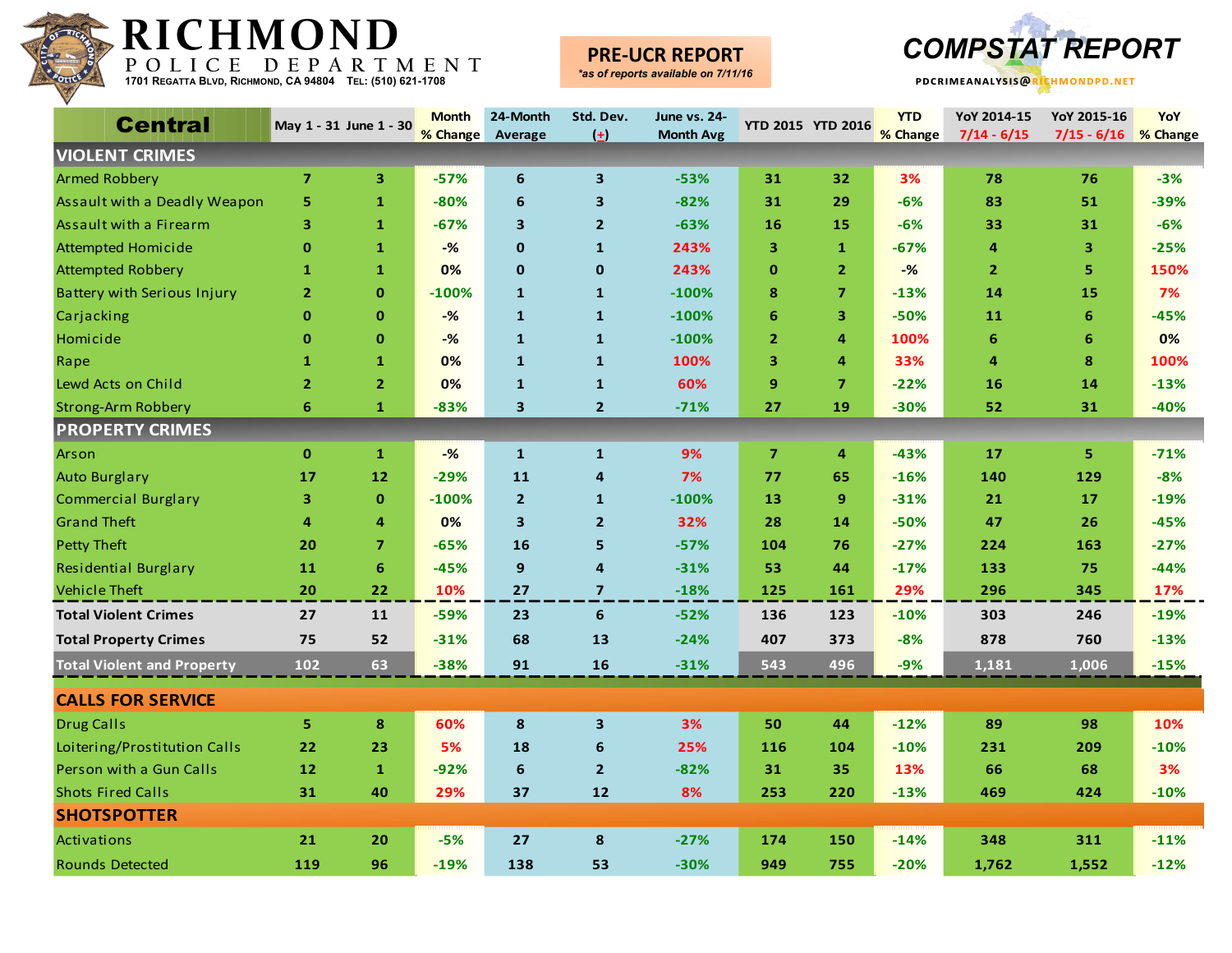

### **PRE-UCR REPORT**



| <b>Central</b>       |    | Feb Mar Apr May Jun |              |              |              | Last 2 month<br>% Change | 24-Month Std. Dev.<br>Average | $(\pm)$        | Jun vs. 24-<br><b>Month Avg</b> |                | <b>YTD 2015 YTD 2016</b> | <b>YTD</b><br>% Change | YoY 2014-15<br>$7/14 - 6/15$ | YoY 2015-16<br>$7/15 - 6/16$ | YoY<br>% Change |
|----------------------|----|---------------------|--------------|--------------|--------------|--------------------------|-------------------------------|----------------|---------------------------------|----------------|--------------------------|------------------------|------------------------------|------------------------------|-----------------|
| ARRESTS              |    |                     |              |              |              |                          |                               |                |                                 |                |                          |                        |                              |                              |                 |
| <b>Adult Arrests</b> | 54 | 55                  | 65           | 53           | 54           | 2%                       | 60                            | 9              | $-10%$                          | 373            | 351                      | $-6%$                  | 774                          | 669                          | $-14%$          |
| Juvenile Arrests     | 0  | 5.                  | $\mathbf{2}$ | 3            | 1            | $-67%$                   | 3                             | $\overline{2}$ | $-67%$                          | 15             | 17                       | 13%                    | 27                           | 37                           | 37%             |
|                      |    |                     |              |              |              |                          |                               |                |                                 |                |                          |                        |                              |                              |                 |
| Felony Arrests       | 20 | 24                  | 31           | 19           | 23           | 21%                      | 24                            | 5              | $-4%$                           | 156            | 139                      | $-11%$                 | 314                          | 258                          | $-18%$          |
| Misdemeanor Arrests  | 20 | 22                  | 22           | 18           | <b>20</b>    | 11%                      | 24                            | 6              | $-17%$                          | 133            | 137                      | 3%                     | 288                          | 297                          | 3%              |
| <b>Turned Over</b>   | 14 | 14                  | 14           | 19           | <b>12</b>    | $-37%$                   | 15                            | 5              | $-20%$                          | 99             | 92                       | $-7%$                  | 199                          | 151                          | $-24%$          |
|                      |    |                     |              |              |              |                          |                               |                |                                 |                |                          |                        |                              |                              |                 |
| Arrestees Booked     | 52 | 59                  | 66           | 56           | 52           | $-7%$                    | 61                            | 9              | $-15%$                          | 384            | 358                      | $-7%$                  | 779                          | 686                          | $-12%$          |
| Arrestees Cited      |    |                     |              | $\mathbf{0}$ | 3            | $-$ %                    | $\mathbf{1}$                  | $2^{\circ}$    | 200%                            | $\overline{2}$ | 9                        | 350%                   | 15                           | 19                           | 27%             |
| Arrestees 849ed      | 0  | $\mathbf 0$         | $\mathbf 0$  | $\mathbf{0}$ | $\mathbf{0}$ | $-$ %                    | $\mathbf 0$                   | $\mathbf{1}$   | $-%$                            | $\overline{2}$ | $\mathbf{1}$             | $-50%$                 | 7                            | $\mathbf{1}$                 | $-86%$          |
|                      |    |                     |              |              |              |                          |                               |                |                                 |                |                          |                        |                              |                              |                 |
| <b>Total Arrests</b> | 54 | 60                  | 67           | 56           | 55           | $-2%$                    | 63                            | 9              | $-13%$                          | 388            | 368                      | $-5%$                  | 801                          | 706                          | $-12%$          |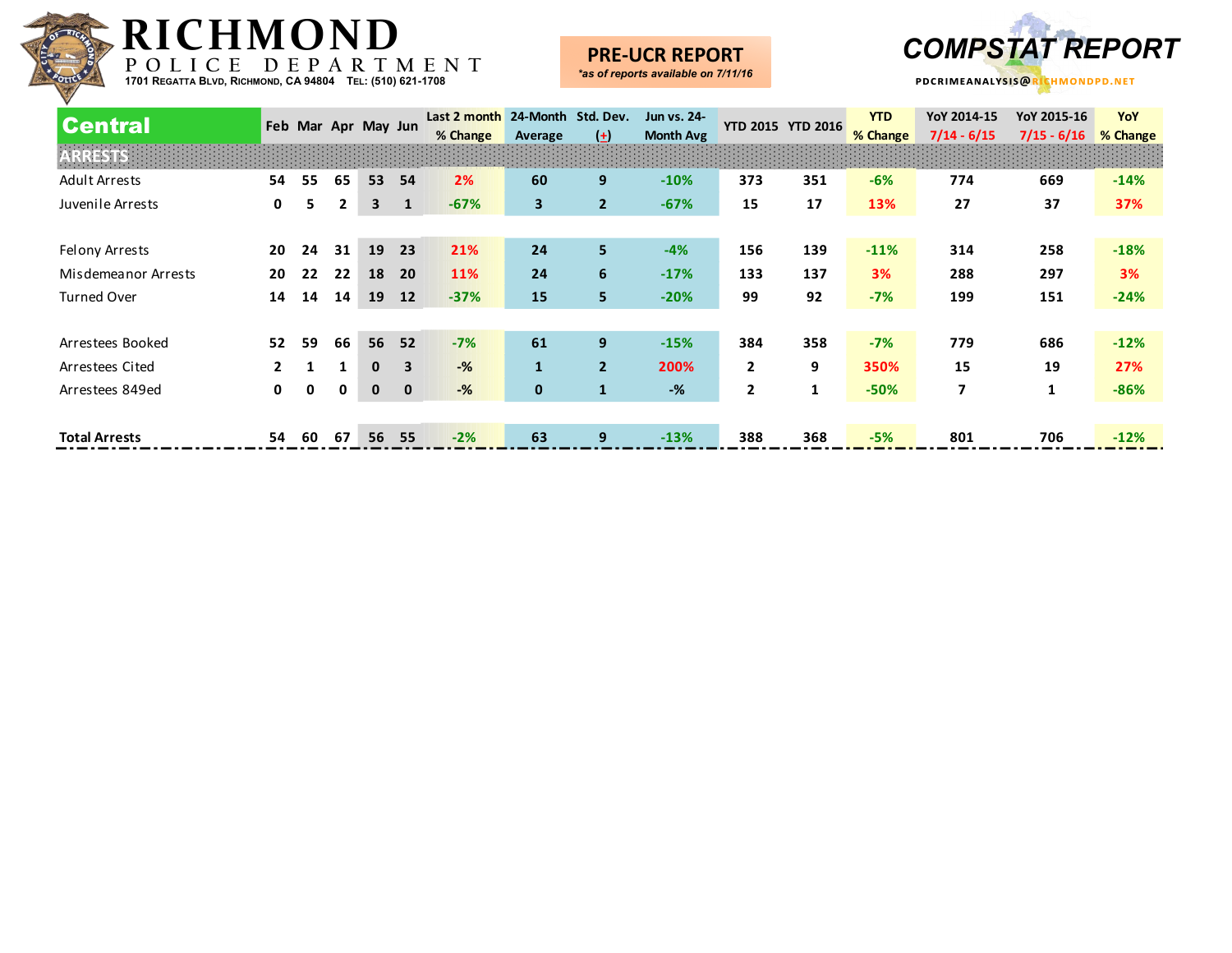

## **PRE-UCR REPORT**

*\*as of reports available on 7/11/16*



| <b>Beat 4</b>                | May            | June           | <b>Diff</b><br>$+/-$ | <b>Monthly</b><br>% Change | YTD<br>2015  | YTD<br>2016  | Diff<br>$+/-$  | Year-to-Date<br>% Change |
|------------------------------|----------------|----------------|----------------------|----------------------------|--------------|--------------|----------------|--------------------------|
|                              |                |                |                      | <b>Violent Crimes</b>      |              |              |                |                          |
| Armed Robbery                | 4              | 3              | $-1$                 | $-25%$                     | 13           | 20           | $\overline{7}$ | 54%                      |
| Assault - Deadly Weapon      | 1              | 1              | $\mathbf 0$          | 0%                         | 9            | 7            | $-2$           | $-22%$                   |
| Assault - Firearm            | 0              | 0              | $\mathbf{0}$         | $-$ %                      | 1            | 1            | $\mathbf{0}$   | 0%                       |
| Attempted Homicide           | 0              | 0              | 0                    | $-$ %                      | 0            | 0            | $\mathbf{0}$   | $-$ %                    |
| Attempted Robbery            | $\mathbf{0}$   | 0              | $\mathbf{0}$         | $-$ %                      | 0            | $\mathbf{0}$ | $\mathbf{0}$   | $-$ %                    |
| Battery - Serious Injury     | 0              | 0              | 0                    | $-$ %                      | 3            | 1            | $-2$           | $-67%$                   |
| Carjacking                   | $\mathbf{0}$   | 0              | 0                    | $-$ %                      | 0            | $\bf{0}$     | $\mathbf{0}$   | $-$ %                    |
| Homicide                     | 0              | 0              | $\mathbf{0}$         | $-$ %                      | $\mathbf{0}$ | 0            | $\mathbf{0}$   | $-$ %                    |
| Rape                         | 0              | 0              | 0                    | $-$ %                      | 1            | 3            | $\mathbf{2}$   | 200%                     |
| Lewd Acts on Child           | 1              | $\mathbf{2}$   | 1                    | 100%                       | $\mathbf{2}$ | 4            | $\overline{2}$ | 100%                     |
| Strong-Arm Robbery           | $\mathbf{2}$   | 1              | $-1$                 | $-50%$                     | 11           | 8            | $-3$           | $-27%$                   |
|                              |                |                |                      | <b>Property Crimes</b>     |              |              |                |                          |
| Arson                        | 0              | 0              | 0                    | $-$ %                      | $\mathbf{2}$ | $\mathbf{2}$ | $\mathbf 0$    | 0%                       |
| Auto Burglary                | 5              | 3              | $-2$                 | $-40%$                     | 20           | 16           | $-4$           | $-20%$                   |
| <b>Commercial Burglary</b>   | $\mathbf{2}$   | 0              | $-2$                 | $-100%$                    | 5            | 4            | $-1$           | $-20%$                   |
| <b>Grand Theft</b>           | 1              | 3              | $\mathbf{2}$         | 200%                       | 8            | 5            | $-3$           | $-38%$                   |
| Petty Theft                  | $\mathbf{2}$   | $\overline{2}$ | 0                    | 0%                         | 22           | 13           | -9             | $-41%$                   |
| <b>Residential Burglary</b>  | $\mathbf 2$    | 1              | $-1$                 | $-50%$                     | 20           | 10           | $-10$          | $-50%$                   |
| Vehicle Theft                | $\overline{7}$ | 8              | 1                    | 14%                        | 60           | 65           | 5              | 8%                       |
| <b>Total Violent Crimes</b>  | 8              | 7              | $-1$                 | $-13%$                     | 40           | 44           | 4              | 10%                      |
| <b>Total Property Crimes</b> | 19             | 17             | $-2$                 | $-11%$                     | 137          | 115          | $-22$          | $-16%$                   |

| <b>Calls for Service</b>     |              |    |              |                    |     |     |       |             |  |  |  |  |  |
|------------------------------|--------------|----|--------------|--------------------|-----|-----|-------|-------------|--|--|--|--|--|
| Drug Calls                   | $\mathbf{2}$ | 4  | $\mathbf{2}$ | 100%               | 4   | 8   | 4     | <b>100%</b> |  |  |  |  |  |
| Loitering/Prostitution Calls | 6            | 3  | -3           | $-50%$             | 14  | 19  | 5     | 36%         |  |  |  |  |  |
| Person with a Gun Calls      | $\mathbf{2}$ | 1  | $-1$         | $-50%$             | 9   | 5   | -4    | $-44%$      |  |  |  |  |  |
| <b>Shots Fired Calls</b>     | 10           | 12 | $\mathbf 2$  | 20%                | 69  | 58  | $-11$ | $-16%$      |  |  |  |  |  |
|                              |              |    |              | <b>Shotspotter</b> |     |     |       |             |  |  |  |  |  |
| Activations                  | 4            | 7  | 3            | 75%                | 47  | 36  | $-11$ | $-23%$      |  |  |  |  |  |
| Rounds Detected              | 20           | 41 | 21           | 105%               | 250 | 157 | $-93$ | $-37%$      |  |  |  |  |  |

**Total Violent and Property 27 24 -3 -11% 177 159 -18 -10%**

| <b>Beat 5</b>                     | May          | June        | <b>Diff</b><br>$+/-$ | <b>Monthly</b><br>% Change | <b>YTD</b><br>2015 | <b>YTD</b><br>2016 | <b>Diff</b><br>+/- | Year-to-Date<br>% Change |  |  |  |  |  |
|-----------------------------------|--------------|-------------|----------------------|----------------------------|--------------------|--------------------|--------------------|--------------------------|--|--|--|--|--|
|                                   |              |             |                      | <b>Violent Crimes</b>      |                    |                    |                    |                          |  |  |  |  |  |
| Armed Robbery                     | 1            | 0           | $-1$                 | $-100%$                    | 9                  | 5                  | -4                 | $-44%$                   |  |  |  |  |  |
| Assault - Deadly Weapon           | 0            | 0           | $\mathbf 0$          | $-$ %                      | 7                  | 9                  | $\mathbf{2}$       | 29%                      |  |  |  |  |  |
| Assault - Firearm                 | $\mathbf{2}$ | 0           | $-2$                 | $-100%$                    | 6                  | 5                  | $-1$               | $-17%$                   |  |  |  |  |  |
| Attempted Homicide                | 0            | 0           | 0                    | $-$ %                      | 0                  | 0                  | 0                  | $-$ %                    |  |  |  |  |  |
| Attempted Robbery                 | 0            | 1           | 1                    | $-$ %                      | 0                  | 1                  | 1                  | $-$ %                    |  |  |  |  |  |
| Battery - Serious Injury          | 1            | 0           | $-1$                 | $-100%$                    | 1                  | 1                  | 0                  | 0%                       |  |  |  |  |  |
| Carjacking                        | 0            | 0           | 0                    | $-$ %                      | $\mathbf{2}$       | 0                  | $-2$               | $-100%$                  |  |  |  |  |  |
| Homicide                          | 0            | 0           | $\mathbf 0$          | $-$ %                      | 0                  | $\mathbf{2}$       | $\mathbf{2}$       | $-$ %                    |  |  |  |  |  |
| Rape                              | 1            | 0           | $-1$                 | $-100%$                    | 0                  | 1                  | 1                  | $-$ %                    |  |  |  |  |  |
| Lewd Acts on Child                | 0            | 0           | $\mathbf{0}$         | $-$ %                      | $\mathbf{2}$       | $\mathbf{2}$       | $\mathbf{0}$       | 0%                       |  |  |  |  |  |
| Strong-Arm Robbery                | 1            | 0           | $-1$                 | $-100%$                    | 1                  | 1                  | 0                  | 0%                       |  |  |  |  |  |
| <b>Property Crimes</b>            |              |             |                      |                            |                    |                    |                    |                          |  |  |  |  |  |
| Arson                             | $\mathbf 0$  | 1           | 1                    | $-$ %                      | 4                  | $\mathbf 2$        | $-2$               | $-50%$                   |  |  |  |  |  |
| Auto Burglary                     | 3            | 0           | $-3$                 | $-100%$                    | 11                 | 8                  | $-3$               | $-27%$                   |  |  |  |  |  |
| <b>Commercial Burglary</b>        | 0            | 0           | $\mathbf{0}$         | $-$ %                      | 1                  | 0                  | $-1$               | $-100%$                  |  |  |  |  |  |
| <b>Grand Theft</b>                | 0            | 0           | $\mathbf{0}$         | $-$ %                      | 5                  | 1                  | $-4$               | $-80%$                   |  |  |  |  |  |
| Petty Theft                       | 7            | 3           | -4                   | $-57%$                     | 19                 | 21                 | $\mathbf{2}$       | 11%                      |  |  |  |  |  |
| <b>Residential Burglary</b>       | 4            | 1           | -3                   | $-75%$                     | 18                 | 16                 | $-2$               | $-11%$                   |  |  |  |  |  |
| <b>Vehicle Theft</b>              | 5            | 6           | 1                    | 20%                        | 27                 | 42                 | 15                 | 56%                      |  |  |  |  |  |
| <b>Total Violent Crimes</b>       | 6            | 1           | -5                   | $-83%$                     | 28                 | 27                 | $-1$               | $-4%$                    |  |  |  |  |  |
| <b>Total Property Crimes</b>      | 19           | 11          | -8                   | $-42%$                     | 85                 | 90                 | 5                  | 6%                       |  |  |  |  |  |
| <b>Total Violent and Property</b> | 25           | 12          | $-13$                | $-52%$                     | 113                | 117                | 4                  | 4%                       |  |  |  |  |  |
| <b>Calls for Service</b>          |              |             |                      |                            |                    |                    |                    |                          |  |  |  |  |  |
| Drug Calls                        | 1            | $\mathbf 0$ | $-1$                 | $-100%$                    | 17                 | 13                 | -4                 | $-24%$                   |  |  |  |  |  |
| Loitering/Prostitution Calls      | 1            | 10          | 9                    | 900%                       | 34                 | 32                 | $-2$               | $-6%$                    |  |  |  |  |  |

| Loitering/Prostitution Calls | 1  | 10 | 9                  | $900\%$ | 34  | 32  | $-2$ | $-6\%$      |
|------------------------------|----|----|--------------------|---------|-----|-----|------|-------------|
| Person with a Gun Calls      |    | 0  | -7                 | $-100%$ | 5   | 14  | 9    | <b>180%</b> |
| Shots Fired Calls            | 13 | 15 | $\mathbf 2$        | 15%     | 93  | 87  | -6   | $-6\%$      |
|                              |    |    | <b>Shotspotter</b> |         |     |     |      |             |
| Activations                  | 9  | 6  | -3                 | $-33%$  | 53  | 58  | 5    | 9%          |
| Rounds Detected              | 49 | 34 | $-15$              | $-31%$  | 266 | 312 | 46   | 17%         |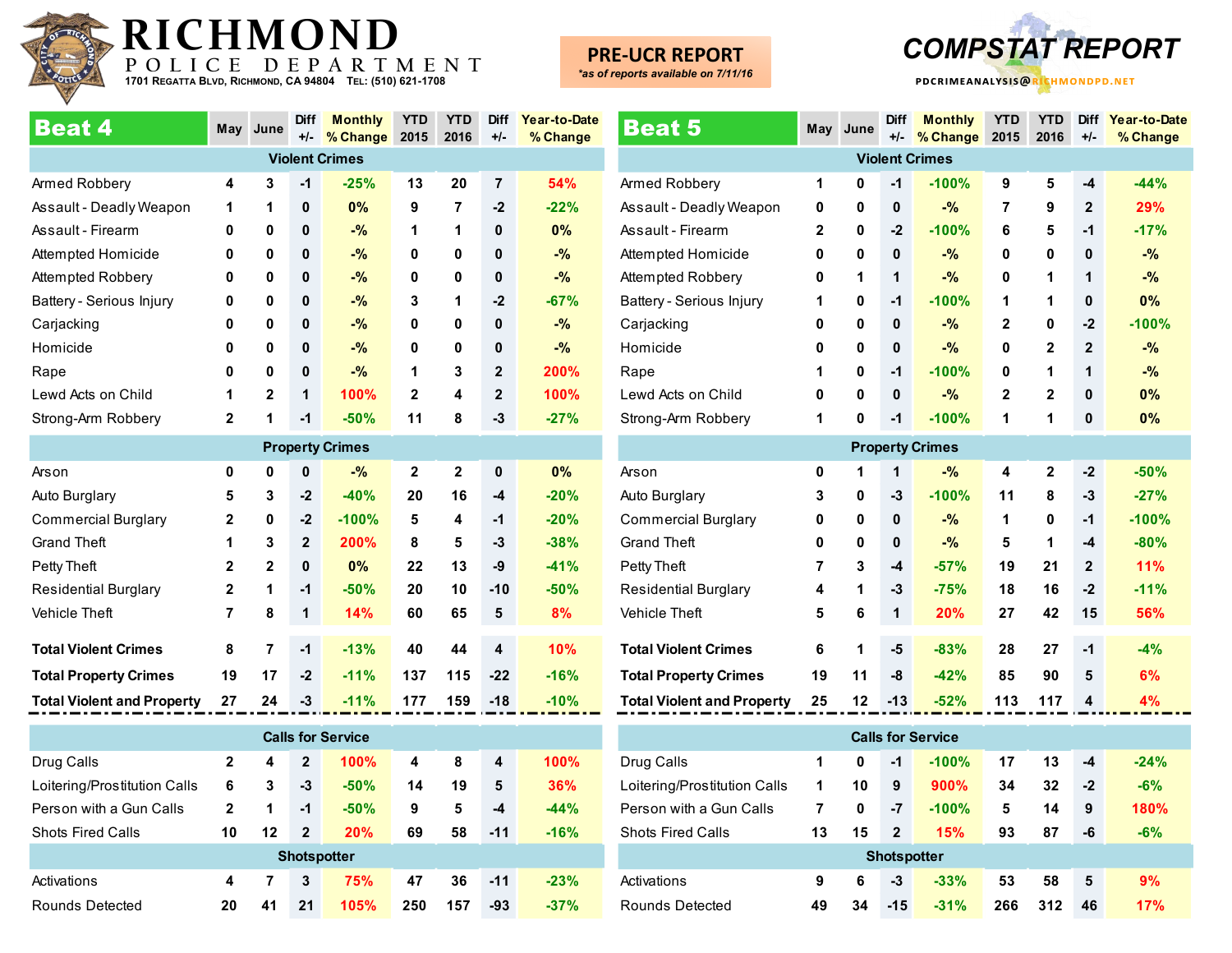

| <b>Beat 6</b>            | May          | June | <b>Diff</b><br>$+/-$ | <b>Monthly</b><br>% Change | <b>YTD</b><br>2015 | <b>YTD</b><br>2016 | <b>Diff</b><br>$+/-$ | Year-to-Date<br>% Change |  |  |  |  |
|--------------------------|--------------|------|----------------------|----------------------------|--------------------|--------------------|----------------------|--------------------------|--|--|--|--|
| <b>Violent Crimes</b>    |              |      |                      |                            |                    |                    |                      |                          |  |  |  |  |
| Armed Robbery            | $\mathbf{2}$ | 0    | $-2$                 | $-100%$                    | 8                  | 7                  | $-1$                 | $-13%$                   |  |  |  |  |
| Assault - Deadly Weapon  | 4            | 0    | -4                   | $-100%$                    | 15                 | 12                 | -3                   | $-20%$                   |  |  |  |  |
| Assault - Firearm        | 1            | 1    | 0                    | $0\%$                      | 6                  | 8                  | $\overline{2}$       | 33%                      |  |  |  |  |
| Attempted Homicide       | 0            | 1    | 1                    | $-$ %                      | 0                  | 1                  | 1                    | $-$ %                    |  |  |  |  |
| Attempted Robbery        | 1            | 0    | $-1$                 | $-100%$                    | 0                  | 1                  | 1                    | $-%$                     |  |  |  |  |
| Battery - Serious Injury | 1            | 0    | $-1$                 | $-100%$                    | 4                  | 5                  | 1                    | 25%                      |  |  |  |  |
| Carjacking               | 0            | 0    | 0                    | $-$ %                      | 4                  | 3                  | $-1$                 | $-25%$                   |  |  |  |  |
| Homicide                 | 0            | 0    | $\mathbf{0}$         | $-$ %                      | $\mathbf{2}$       | 1                  | $-1$                 | $-50%$                   |  |  |  |  |
| Rape                     | 0            | 1    | 1                    | $-$ %                      | $\mathbf{2}$       | 1                  | $-1$                 | $-50%$                   |  |  |  |  |
| Lewd Acts on Child       | 1            | 1    | $\mathbf{0}$         | 0%                         | 5                  | $\mathbf{2}$       | $-3$                 | $-60%$                   |  |  |  |  |
| Strong-Arm Robbery       | 3            | 0    | $-3$                 | $-100%$                    | 10                 | 9                  | $-1$                 | $-10%$                   |  |  |  |  |
|                          |              |      |                      | <b>Property Crimes</b>     |                    |                    |                      |                          |  |  |  |  |

| <b>Property Orings</b>            |    |              |              |         |     |     |             |        |  |  |  |  |
|-----------------------------------|----|--------------|--------------|---------|-----|-----|-------------|--------|--|--|--|--|
| Arson                             | 0  | 0            | $\mathbf{0}$ | $-$ %   | 1   | 1   | $\mathbf 0$ | 0%     |  |  |  |  |
| Auto Burglary                     | 9  | 9            | $\mathbf{0}$ | 0%      | 44  | 43  | $-1$        | $-2%$  |  |  |  |  |
| <b>Commercial Burglary</b>        | 1  | 0            | $-1$         | $-100%$ | 6   | 5   | $-1$        | $-17%$ |  |  |  |  |
| <b>Grand Theft</b>                | 3  | 1            | $-2$         | $-67%$  | 14  | 9   | -5          | $-36%$ |  |  |  |  |
| Petty Theft                       | 11 | $\mathbf{2}$ | -9           | $-82%$  | 67  | 46  | $-21$       | $-31%$ |  |  |  |  |
| <b>Residential Burglary</b>       | 5  | 4            | $-1$         | $-20%$  | 18  | 19  | 1           | 6%     |  |  |  |  |
| <b>Vehicle Theft</b>              | 8  | 8            | 0            | 0%      | 37  | 56  | 19          | 51%    |  |  |  |  |
|                                   |    |              |              |         |     |     |             |        |  |  |  |  |
| <b>Total Violent Crimes</b>       | 13 | 4            | -9           | $-69%$  | 56  | 50  | $-6$        | $-11%$ |  |  |  |  |
| <b>Total Property Crimes</b>      | 37 | 24           | $-13$        | $-35%$  | 187 | 179 | -8          | $-4%$  |  |  |  |  |
| <b>Total Violent and Property</b> | 50 | 28           | $-22$        | $-44%$  | 243 | 229 | $-14$       | $-6%$  |  |  |  |  |
|                                   |    |              |              |         |     |     |             |        |  |  |  |  |

| <b>Calls for Service</b>     |              |    |                    |             |     |     |        |        |  |  |  |  |  |
|------------------------------|--------------|----|--------------------|-------------|-----|-----|--------|--------|--|--|--|--|--|
| Drug Calls                   | $\mathbf{2}$ | 4  | $\mathbf{2}$       | 100%        | 29  | 24  | -5     | $-17%$ |  |  |  |  |  |
| Loitering/Prostitution Calls | 15           | 10 | -5                 | $-33%$      | 60  | 48  | $-12$  | $-20%$ |  |  |  |  |  |
| Person with a Gun Calls      | 3            | 0  | $-3$               | $-100%$     | 18  | 16  | $-2$   | $-11%$ |  |  |  |  |  |
| <b>Shots Fired Calls</b>     | 8            | 23 | 15                 | <b>188%</b> | 101 | 86  | $-15$  | $-15%$ |  |  |  |  |  |
|                              |              |    | <b>Shotspotter</b> |             |     |     |        |        |  |  |  |  |  |
| Activations                  | 8            | 7  | $-1$               | $-13%$      | 74  | 56  | $-18$  | $-24%$ |  |  |  |  |  |
| Rounds Detected              | 50           | 21 | $-29$              | $-58%$      | 433 | 286 | $-147$ | $-34%$ |  |  |  |  |  |

**PRE-UCR REPORT** *\*as of reports available on 7/11/16*



**Property Crime by Beat Year to Date**

**Violent Crime by Beat Year to Date**





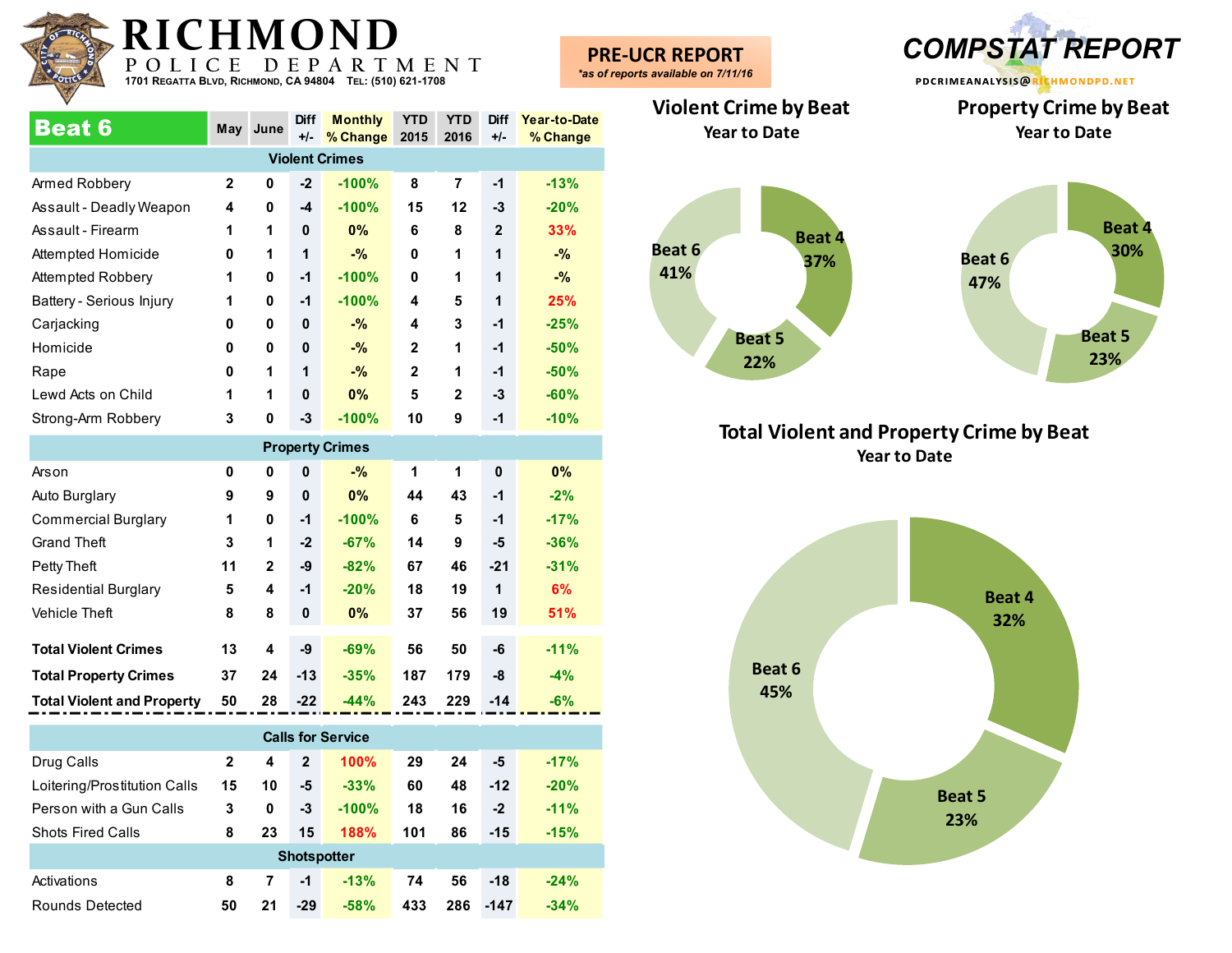

## **PRE**

**pdcrimeanalysis@richmondpd.net -UCR REPORT** *COMPSTAT REPORT*

|  | *as of reports available on 7/11/16 |  |
|--|-------------------------------------|--|

| <b>Northern</b>                   |                         | May 1 - 31 June 1 - 30  | <b>Month</b> | 24-Month                | Std. Dev.               | June vs. 24-     |                | YTD 2015 YTD 2016       | <b>YTD</b> | YoY 2014-15             | YoY 2015-16             | YoY      |
|-----------------------------------|-------------------------|-------------------------|--------------|-------------------------|-------------------------|------------------|----------------|-------------------------|------------|-------------------------|-------------------------|----------|
|                                   |                         |                         | % Change     | <b>Average</b>          | $\left(\pm\right)$      | <b>Month Avg</b> |                |                         | % Change   | $7/14 - 6/15$           | $7/15 - 6/16$           | % Change |
| <b>VIOLENT CRIMES</b>             |                         |                         |              |                         |                         |                  |                |                         |            |                         |                         |          |
| <b>Armed Robbery</b>              | $\mathbf{1}$            | 5                       | 400%         | 6                       | $\overline{4}$          | $-17%$           | 60             | 21                      | $-65%$     | 84                      | 60                      | $-29%$   |
| Assault with a Deadly Weapon      | $\overline{\mathbf{5}}$ | 5                       | 0%           | 4                       | $\overline{2}$          | 30%              | 28             | 22                      | $-21%$     | 49                      | 43                      | $-12%$   |
| Assault with a Firearm            | $\mathbf{1}$            | $\mathbf{1}$            | 0%           | $\mathbf{1}$            | $\mathbf{1}$            | 0%               | 8              | $\overline{4}$          | $-50%$     | 15                      | 9                       | $-40%$   |
| Attempted Homicide                | $\pmb{0}$               | $\mathbf{0}$            | $-$ %        | $\mathbf{0}$            | $\mathbf{0}$            | $-100%$          | $\overline{2}$ | $\mathbf{0}$            | $-100%$    | $\overline{\mathbf{3}}$ | $\overline{\mathbf{3}}$ | 0%       |
| <b>Attempted Robbery</b>          | $\mathbf 0$             | $\mathbf{0}$            | $-%$         | $\bf{0}$                | $\mathbf{1}$            | $-100%$          | 3              | $\mathbf{0}$            | $-100%$    | 4                       | $\overline{2}$          | $-50%$   |
| Battery with Serious Injury       | $\mathbf{1}$            | $\mathbf{1}$            | 0%           | $\mathbf{1}$            | $\mathbf{1}$            | $-20%$           | 9              | 10                      | 11%        | 17                      | 13                      | $-24%$   |
| Carjacking                        | $\mathbf{0}$            | $\bf{0}$                | $-%$         | $\mathbf{1}$            | $\mathbf{1}$            | $-100%$          | 5              | $\overline{\mathbf{z}}$ | 40%        | 6                       | $12$                    | 100%     |
| Homicide                          | $\mathbf{0}$            | $\mathbf{0}$            | $-%$         | $\mathbf 0$             | $\mathbf{1}$            | $-100%$          | 3              | $\mathbf{0}$            | $-100%$    | 3                       | 5                       | 67%      |
| Rape                              | $\mathbf 0$             | $\mathbf{0}$            | $-%$         | $\mathbf{1}$            | $\mathbf{1}$            | $-100%$          | 4              | $\overline{2}$          | $-50%$     | 10                      | 10                      | 0%       |
| Lewd Acts on Child                | $\mathbf 0$             | $\overline{2}$          | $-$ %        | $\mathbf{1}$            | $\mathbf{1}$            | 167%             | $\overline{2}$ | 3                       | 50%        | 8                       | 10                      | 25%      |
| <b>Strong-Arm Robbery</b>         | 3                       | 4                       | 33%          | 4                       | $\overline{2}$          | 1%               | 24             | 25                      | 4%         | 47                      | 48                      | 2%       |
| <b>PROPERTY CRIMES</b>            |                         |                         |              |                         |                         |                  |                |                         |            |                         |                         |          |
| Arson                             | $\overline{2}$          | $\mathbf 0$             | $-100%$      | $\mathbf{1}$            | $\mathbf{1}$            | $-100%$          | $\overline{2}$ | $\overline{7}$          | 250%       | $\overline{2}$          | $12$                    | 500%     |
| <b>Auto Burglary</b>              | 20                      | 9                       | $-55%$       | 32                      | 13                      | $-72%$           | 176            | 126                     | $-28%$     | 456                     | 303                     | $-34%$   |
| <b>Commercial Burglary</b>        | 6                       | $\overline{2}$          | $-67%$       | 6                       | $\overline{\mathbf{3}}$ | $-65%$           | 33             | 31                      | $-6%$      | 71                      | 67                      | $-6%$    |
| <b>Grand Theft</b>                | 16                      | 8                       | $-50%$       | 11                      | 3                       | $-24%$           | 58             | 63                      | 9%         | 130                     | 124                     | $-5%$    |
| Petty Theft                       | 24                      | 20                      | $-17%$       | 36                      | 13                      | $-45%$           | 299            | 156                     | $-48%$     | 556                     | 315                     | $-43%$   |
| Residential Burglary              | 20                      | 11                      | $-45%$       | 23                      | 8                       | $-52%$           | 137            | 106                     | $-23%$     | 337                     | 212                     | $-37%$   |
| Vehicle Theft                     | 44                      | 30                      | $-32%$       | 47                      | $\overline{7}$          | $-36%$           | 304            | 274                     | $-10%$     | 601                     | 530                     | $-12%$   |
| <b>Total Violent Crimes</b>       | 11                      | 18                      | 64%          | 19                      | 6                       | $-6%$            | 148            | 94                      | $-36%$     | 246                     | 215                     | $-13%$   |
| <b>Total Property Crimes</b>      | 132                     | 80                      | $-39%$       | 155                     | 32                      | $-48%$           | 1,009          | 763                     | $-24%$     | 2,153                   | 1,563                   | $-27%$   |
| <b>Total Violent and Property</b> | 143                     | 98                      | $-31%$       | 174                     | 33                      | $-44%$           | 1,157          | 857                     | $-26%$     | 2,399                   | 1,778                   | $-26%$   |
| <b>CALLS FOR SERVICE</b>          |                         |                         |              |                         |                         |                  |                |                         |            |                         |                         |          |
| <b>Drug Calls</b>                 | 10                      | 4                       | $-60%$       | $\overline{\mathbf{z}}$ | $\overline{\mathbf{3}}$ | $-43%$           | 48             | 47                      | $-2%$      | 81                      | 87                      | 7%       |
| Loitering/Prostitution Calls      | 21                      | 28                      | 33%          | 18                      | 6                       | 53%              | 76             | 139                     | 83%        | 189                     | 250                     | 32%      |
| Person with a Gun Calls           | $\overline{\mathbf{z}}$ | $\overline{\mathbf{3}}$ | $-57%$       | 4                       | $\overline{2}$          | $-23%$           | 24             | 21                      | $-13%$     | 44                      | 50                      | 14%      |
| <b>Shots Fired Calls</b>          | 19                      | 41                      | 116%         | 26                      | 8                       | 55%              | 148            | 156                     | 5%         | 299                     | 335                     | 12%      |
| <b>SHOTSPOTTER</b>                |                         |                         |              |                         |                         |                  |                |                         |            |                         |                         |          |
| Activations                       | 5                       | $\overline{7}$          | 40%          | 10                      | 5                       | $-30%$           | 36             | 46                      | 28%        | 125                     | 115                     | $-8%$    |
| <b>Rounds Detected</b>            | 27                      | 25                      | $-7%$        | 34                      | 22                      | $-27%$           | 111            | 205                     | 85%        | 285                     | 542                     | 90%      |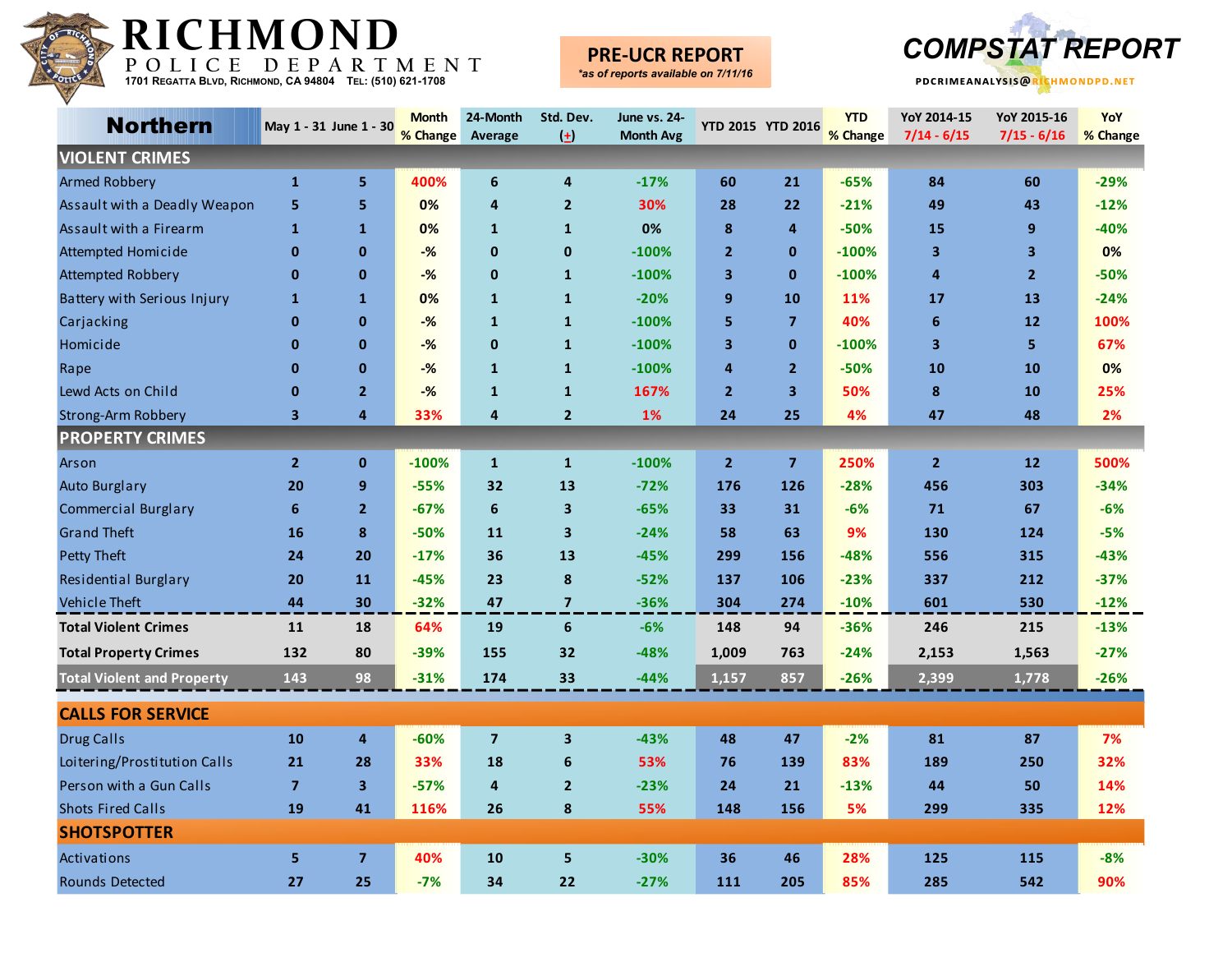

#### **PRE-UCR REPORT**



| <b>Northern</b>      |    |    |    | Feb Mar Apr May Jun |                | Last 2 month 24-Month Std. Dev. Jun vs. 24- |                |                |                  |     | YTD 2015 YTD 2016 | <b>YTD</b> | YoY 2014-15   | YoY 2015-16   | YoY      |
|----------------------|----|----|----|---------------------|----------------|---------------------------------------------|----------------|----------------|------------------|-----|-------------------|------------|---------------|---------------|----------|
|                      |    |    |    |                     |                | % Change                                    | Average        | $(\pm)$        | <b>Month Avg</b> |     |                   | % Change   | $7/14 - 6/15$ | $7/15 - 6/16$ | % Change |
|                      |    |    |    |                     |                |                                             |                |                |                  |     |                   |            |               |               |          |
| <b>Adult Arrests</b> | 59 | 60 | 58 | 57                  | 44             | $-23%$                                      | 57             | 10             | $-23%$           | 358 | 318               | $-11%$     | 741           | 622           | $-16%$   |
| Juvenile Arrests     | 1  | 1  | 4  | 1                   | $\mathbf{0}$   | $-100%$                                     | 4              | 3 <sup>1</sup> | $-100%$          | 29  | 10                | $-66%$     | 45            | 41            | $-9%$    |
|                      |    |    |    |                     |                |                                             |                |                |                  |     |                   |            |               |               |          |
| Felony Arrests       | 13 | 25 | 25 | 17                  | 19             | 12%                                         | 23             | $\overline{7}$ | $-17%$           | 143 | 119               | $-17%$     | 304           | 247           | $-19%$   |
| Misdemeanor Arrests  | 32 | 19 | 26 | 24                  | 18             | $-25%$                                      | 24             | 5              | $-25%$           | 153 | 134               | $-12%$     | 309           | 277           | $-10%$   |
| <b>Turned Over</b>   | 15 | 17 | 11 | 17                  | $\overline{7}$ | $-59%$                                      | 13             | 4              | $-46%$           | 91  | 75                | $-18%$     | 173           | 139           | $-20%$   |
|                      |    |    |    |                     |                |                                             |                |                |                  |     |                   |            |               |               |          |
| Arrestees Booked     | 59 | 56 | 61 | 58                  | 39             | $-33%$                                      | 59             | 10             | $-34%$           | 378 | 315               | $-17%$     | 764           | 641           | $-16%$   |
| Arrestees Cited      |    | 4  |    | $\bf{0}$            | 4              | $-%$                                        | $\overline{2}$ | $\overline{2}$ | 100%             | 7   | 10                | 43%        | 19            | 18            | $-5%$    |
| Arrestees 849ed      | 0  | 1  | 0  | $\mathbf 0$         | $\mathbf{1}$   | $-%$                                        | $\mathbf{0}$   | $\mathbf{0}$   | $-$ %            | 2   | 3                 | 50%        | 3             | 4             | 33%      |
|                      |    |    |    |                     |                |                                             |                |                |                  |     |                   |            |               |               |          |
| <b>Total Arrests</b> | 60 | 61 | 62 | 58                  | 44             | $-24%$                                      | 60             | 10             | $-27%$           | 387 | 328               | $-15%$     | 786           | 663           | $-16%$   |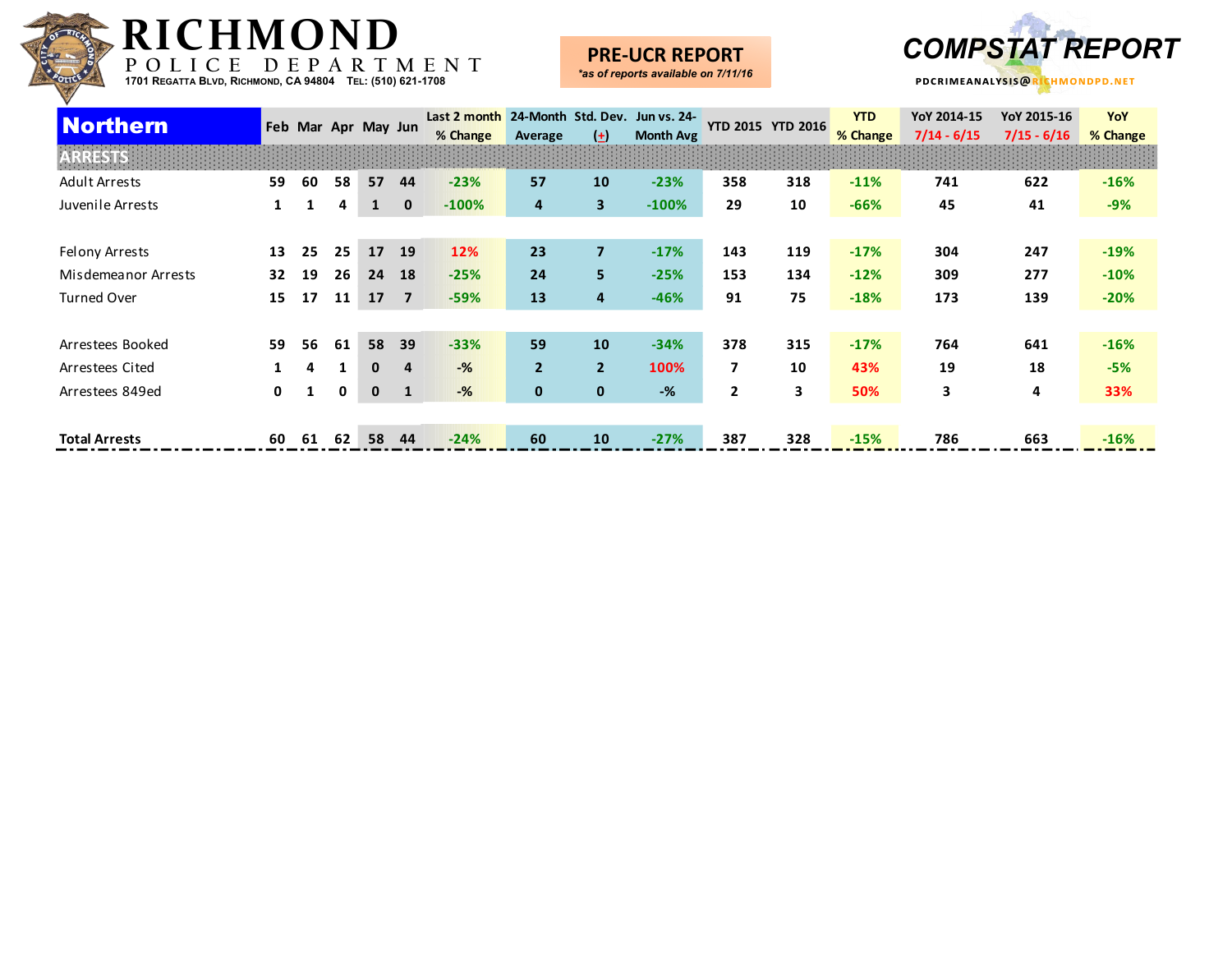

## **PRE-UCR REPORT**



| <b>Beat 7</b>            | May | June         | <b>Diff</b>  | <b>Monthly</b>        | <b>YTD</b>   | <b>YTD</b>   | <b>Diff</b>    | Year-to-Date |
|--------------------------|-----|--------------|--------------|-----------------------|--------------|--------------|----------------|--------------|
|                          |     |              | +/-          | % Change              | 2015         | 2016         | $+/-$          | % Change     |
|                          |     |              |              | <b>Violent Crimes</b> |              |              |                |              |
| Armed Robbery            | 0   | 3            | 3            | $-$ %                 | 47           | 11           | $-36$          | $-77%$       |
| Assault - Deadly Weapon  | 3   | 3            | 0            | 0%                    | 17           | 14           | -3             | $-18%$       |
| Assault - Firearm        | 1   | 1            | 0            | 0%                    | $\mathbf{2}$ | $\mathbf{2}$ | 0              | 0%           |
| Attempted Homicide       | 0   | 0            | 0            | $-$ %                 | 1            | 0            | $-1$           | $-100%$      |
| Attempted Robbery        | 0   | 0            | 0            | $-$ %                 | 3            | 0            | -3             | $-100%$      |
| Battery - Serious Injury | 0   | 0            | 0            | $-$ %                 | 4            | 7            | 3              | 75%          |
| Carjacking               | 0   | 0            | 0            | $-$ %                 | 4            | 5            | 1              | 25%          |
| Homicide                 | 0   | 0            | 0            | $-$ %                 | 3            | 0            | $-3$           | $-100%$      |
| Rape                     | 0   | 0            | 0            | $-$ %                 | $\mathbf{2}$ | 4            | $\overline{2}$ | 100%         |
| Lewd Acts on Child       | 0   | $\mathbf{2}$ | $\mathbf{2}$ | $-$ %                 | 0            | $\mathbf{2}$ | $\overline{2}$ | $-$ %        |
| Strong-Arm Robbery       | 3   | 1            | $-2$         | $-67%$                | 17           | 18           | 1              | 6%           |

| <b>Property Crimes</b>            |              |              |       |         |     |     |        |        |  |  |  |  |  |
|-----------------------------------|--------------|--------------|-------|---------|-----|-----|--------|--------|--|--|--|--|--|
| Arson                             | $\mathbf{2}$ | 0            | $-2$  | $-100%$ | 1   | 6   | 5      | 500%   |  |  |  |  |  |
| Auto Burglary                     | 7            | 3            | -4    | $-57%$  | 74  | 52  | $-22$  | $-30%$ |  |  |  |  |  |
| <b>Commercial Burglary</b>        | 4            | 1            | -3    | $-75%$  | 14  | 13  | $-1$   | $-7%$  |  |  |  |  |  |
| <b>Grand Theft</b>                | 8            | $\mathbf{2}$ | -6    | $-75%$  | 20  | 28  | 8      | 40%    |  |  |  |  |  |
| Petty Theft                       | 15           | 8            | $-7$  | $-47%$  | 127 | 73  | $-54$  | $-43%$ |  |  |  |  |  |
| <b>Residential Burglary</b>       | 9            | 3            | -6    | $-67%$  | 91  | 48  | $-43$  | $-47%$ |  |  |  |  |  |
| <b>Vehicle Theft</b>              | 29           | 15           | $-14$ | $-48%$  | 183 | 165 | $-18$  | $-10%$ |  |  |  |  |  |
|                                   |              |              |       |         |     |     |        |        |  |  |  |  |  |
| <b>Total Violent Crimes</b>       | 7            | 10           | 3     | 43%     | 100 | 63  | $-37$  | $-37%$ |  |  |  |  |  |
| <b>Total Property Crimes</b>      | 74           | 32           | $-42$ | $-57%$  | 510 | 385 | $-125$ | $-25%$ |  |  |  |  |  |
| <b>Total Violent and Property</b> | 81           | 42           | $-39$ | $-48%$  | 610 | 448 | $-162$ | $-27%$ |  |  |  |  |  |

| <b>Calls for Service</b>     |    |              |                    |        |    |     |    |       |  |  |  |  |  |
|------------------------------|----|--------------|--------------------|--------|----|-----|----|-------|--|--|--|--|--|
| Drug Calls                   | 5  | $\mathbf{2}$ | -3                 | $-60%$ | 19 | 19  | 0  | $0\%$ |  |  |  |  |  |
| Loitering/Prostitution Calls | 19 | 25           | 6                  | 32%    | 63 | 126 | 63 | 100%  |  |  |  |  |  |
| Person with a Gun Calls      | 3  | 3            | 0                  | $0\%$  | 14 | 15  | 1  | 7%    |  |  |  |  |  |
| <b>Shots Fired Calls</b>     | 10 | 22           | 12                 | 120%   | 97 | 88  | -9 | $-9%$ |  |  |  |  |  |
|                              |    |              | <b>Shotspotter</b> |        |    |     |    |       |  |  |  |  |  |
| Activations                  | 3  | 4            | $\mathbf 1$        | 33%    | 29 | 33  | 4  | 14%   |  |  |  |  |  |
| Rounds Detected              | 9  | 5            | -4                 | $-44%$ | 94 | 136 | 42 | 45%   |  |  |  |  |  |

| <b>Beat 8</b>               | May          | June         | Diff<br>$+/-$ | <b>Monthly</b><br>% Change | <b>YTD</b><br>2015 | <b>YTD</b><br>2016 | Diff<br>$+/-$ | Year-to-Date<br>% Change |  |  |  |
|-----------------------------|--------------|--------------|---------------|----------------------------|--------------------|--------------------|---------------|--------------------------|--|--|--|
| <b>Violent Crimes</b>       |              |              |               |                            |                    |                    |               |                          |  |  |  |
| Armed Robbery               | 0            | 1            | 1             | $-$ %                      | 8                  | $\overline{7}$     | $-1$          | $-13%$                   |  |  |  |
| Assault - Deadly Weapon     | $\mathbf{2}$ | 1            | $-1$          | $-50%$                     | 7                  | 8                  | 1             | 14%                      |  |  |  |
| Assault - Firearm           | 0            | 0            | $\mathbf 0$   | $-$ %                      | $\mathbf{2}$       | 1                  | $-1$          | $-50%$                   |  |  |  |
| Attempted Homicide          | 0            | 0            | $\mathbf 0$   | $-$ %                      | 1                  | 0                  | $-1$          | $-100%$                  |  |  |  |
| Attempted Robbery           | 0            | 0            | $\bf{0}$      | $-$ %                      | 0                  | 0                  | $\bf{0}$      | $-$ %                    |  |  |  |
| Battery - Serious Injury    | 1            | 1            | $\mathbf 0$   | $0\%$                      | 4                  | 3                  | $-1$          | $-25%$                   |  |  |  |
| Carjacking                  | 0            | 0            | $\mathbf{0}$  | $-$ %                      | 1                  | 1                  | $\bf{0}$      | 0%                       |  |  |  |
| Homicide                    | 0            | 0            | 0             | $-$ %                      | 0                  | 0                  | $\bf{0}$      | $-$ %                    |  |  |  |
| Rape                        | 0            | 0            | $\bf{0}$      | $-$ %                      | 1                  | 0                  | $-1$          | $-100%$                  |  |  |  |
| Lewd Acts on Child          | 0            | 0            | $\mathbf 0$   | $-$ %                      | 1                  | 1                  | $\bf{0}$      | 0%                       |  |  |  |
| Strong-Arm Robbery          | 0            | $\mathbf{2}$ | $\mathbf{2}$  | $-$ %                      | 5                  | 6                  | 1             | 20%                      |  |  |  |
|                             |              |              |               | <b>Property Crimes</b>     |                    |                    |               |                          |  |  |  |
| Arson                       | 1            | 0            | $-1$          | $-100%$                    | 1                  | $\overline{2}$     | 1             | 100%                     |  |  |  |
| Auto Burglary               | 11           | 5            | -6            | $-55%$                     | 75                 | 55                 | $-20$         | $-27%$                   |  |  |  |
| <b>Commercial Burglary</b>  | 1            | 1            | $\bf{0}$      | 0%                         | 17                 | 16                 | $-1$          | $-6%$                    |  |  |  |
| <b>Grand Theft</b>          | 7            | 5            | $-2$          | $-29%$                     | 23                 | 32                 | 9             | 39%                      |  |  |  |
| Petty Theft                 | 7            | 8            | 1             | 14%                        | 131                | 70                 | $-61$         | $-47%$                   |  |  |  |
| <b>Residential Burglary</b> | 3            | 4            | 1             | 33%                        | 26                 | 29                 | 3             | 12%                      |  |  |  |
| <b>Vehicle Theft</b>        | 12           | 12           | $\bf{0}$      | 0%                         | 77                 | 84                 | 7             | 9%                       |  |  |  |

| Vehicle Theft                     | 12 | $12 \quad 0$ |                  | $0\%$         | -77 | 84       |      | $9\%$  |
|-----------------------------------|----|--------------|------------------|---------------|-----|----------|------|--------|
| <b>Total Violent Crimes</b>       |    | $3 \quad 5$  | $\blacksquare$ 2 | $67\%$        | 30  | 27       | $-3$ | $-10%$ |
| <b>Total Property Crimes</b>      |    |              |                  | 42 35 -7 -17% | 350 | 288 - 62 |      | $-18%$ |
| <b>Total Violent and Property</b> | 45 | 40           |                  | $-5 - 11\%$   | 380 | 315      | -65  | $-17%$ |

| <b>Calls for Service</b>     |              |              |              |             |    |    |    |        |  |
|------------------------------|--------------|--------------|--------------|-------------|----|----|----|--------|--|
| Drug Calls                   | 4            | $\mathbf{2}$ | $-2$         | $-50%$      | 20 | 19 | -1 | $-5%$  |  |
| Loitering/Prostitution Calls | 1            | 3            | $\mathbf{2}$ | <b>200%</b> | 11 | 12 | 1  | 9%     |  |
| Person with a Gun Calls      | 4            | 0            | $-4$         | $-100%$     | 7  | 6  | -1 | $-14%$ |  |
| <b>Shots Fired Calls</b>     | 6            | 15           | 9            | 150%        | 42 | 55 | 13 | 31%    |  |
| <b>Shotspotter</b>           |              |              |              |             |    |    |    |        |  |
| Activations                  | $\mathbf{2}$ | 3            | 1            | 50%         | 7  | 13 | 6  | 86%    |  |
| Rounds Detected              | 18           | 20           | $\mathbf{2}$ | 11%         | 17 | 69 | 52 | 306%   |  |